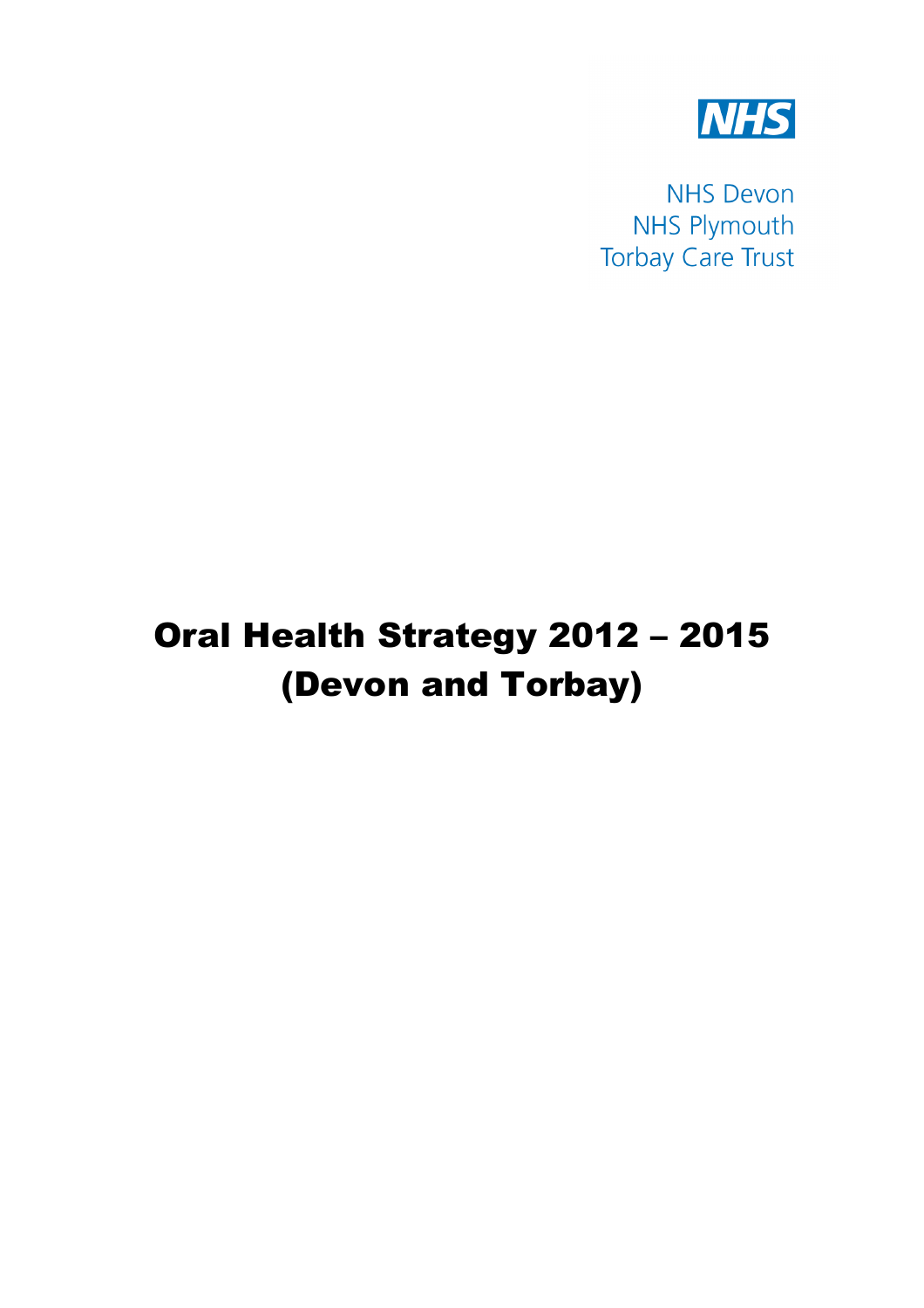### **Contents**

|     | <b>Section:</b>                                                                                                                                 | Page No:             |
|-----|-------------------------------------------------------------------------------------------------------------------------------------------------|----------------------|
|     | Foreword                                                                                                                                        | 1                    |
| 1.  | Introduction                                                                                                                                    | $\overline{2}$       |
| 2.  | <b>Context for Oral Health</b>                                                                                                                  | $\mathfrak{S}$       |
| 3.  | Policy Drivers for Change                                                                                                                       | 3                    |
| 4.  | <b>Current Provision</b>                                                                                                                        | $\overline{7}$       |
| 5.  | Oral Health Data                                                                                                                                | 8                    |
| 6.  | Public and User Involvement                                                                                                                     | $\boldsymbol{9}$     |
| 7.  | Aims and Recommendations for Action 2012 -13                                                                                                    | $\boldsymbol{9}$     |
| 8.  | Governance and Resources                                                                                                                        | 16                   |
| 9.  | Summary                                                                                                                                         | 16                   |
| 10. | Acknowledgements                                                                                                                                | 17                   |
| 11. | References                                                                                                                                      | 18                   |
|     | Appendices:                                                                                                                                     |                      |
|     | Appendix 1: Public Health Outcomes<br>Appendix 2: Dental Service Provision<br>Appendix 3: Oral Health Promotion<br>Appendix 4: Oral Health Data | 19<br>20<br>21<br>22 |

**The focus of this joint Oral Health Strategy is on the Devon and Torbay local authority areas as there is an already agreed strategy in place for Plymouth.**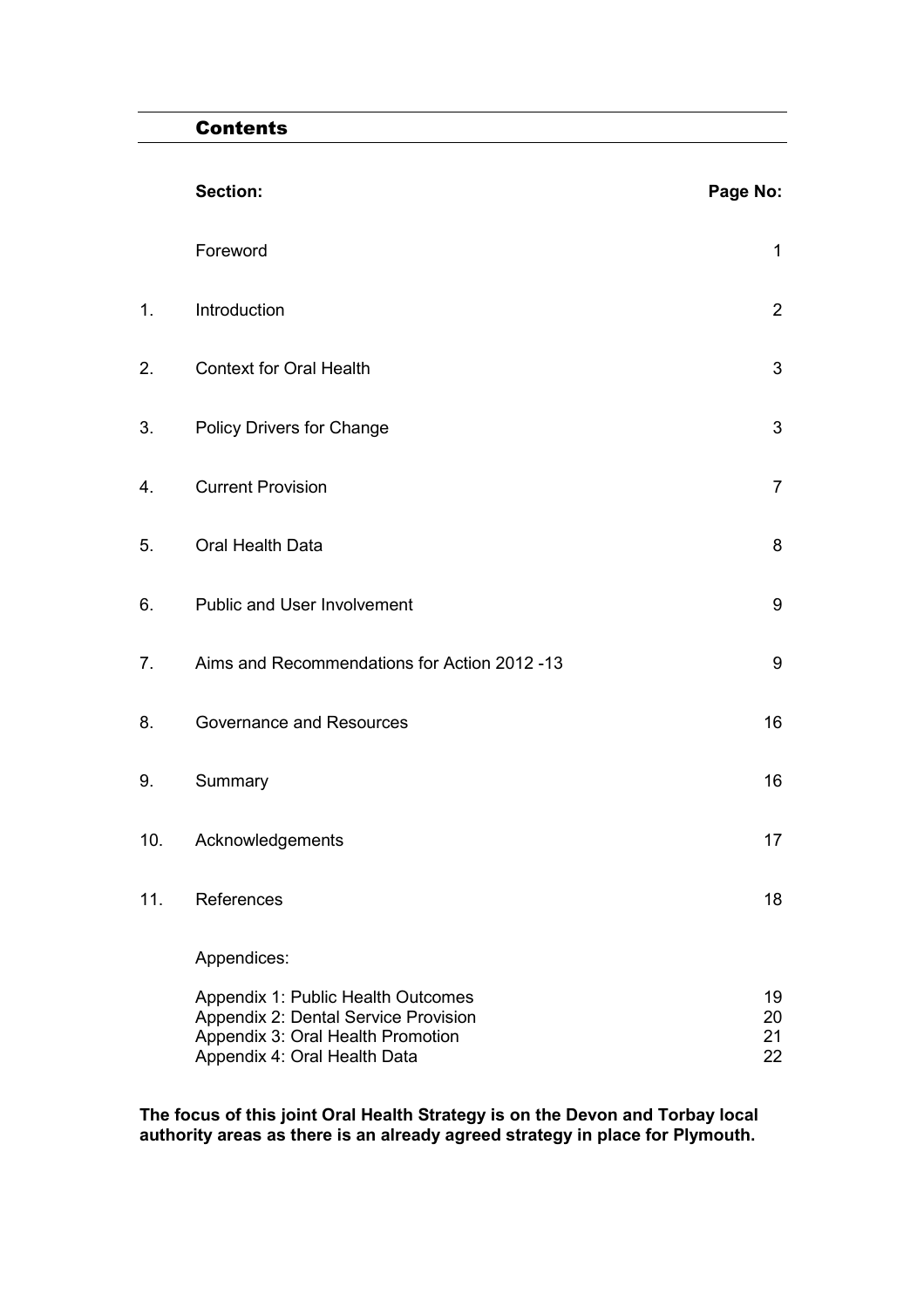#### Foreword

Oral health is a key marker of the general health of a community. Dental disease processes are well researched and understood and effective prevention is a realistic goal and would contribute to the wider public health. This new strategy for oral health for the people of Devon and Torbay describes plans to deliver improvements in oral health over the next three years and beyond.

It outlines key priorities and actions for commissioners to ensure the achievement of better oral health for the people of Devon and Torbay starting at an early age and continued throughout life. The main focus is the introduction of evidence-based preventive strategies delivered within primary dental care, in high quality safe environments by skilled dental teams working collaboratively with the involvement of everyone responsible for delivering health and wellbeing. The achievement of these goals will be underpinned by self-care as well as access to appropriate services delivered by dental teams with the right mix of skills, the establishment of links with the wider community and public health improvements.

The framework for delivery will include:

- 1. Public health develop targeted interventions to reduce health inequalities
- 2. Primary dental care access to care and preventive focus achieved by close working relationships with general dental practitioners and professional links to other key healthcare workers
- 3. Urgent care offered by appropriate providers
- 4. Self-care information dissemination on the range of measures that individuals can follow at home to protect and improve their oral health
- 5. Prevention identification of partnership working and promotion of effective prevention programmes
- 6. Specialist services development of innovative systems for the delivery of specialist services using clinical networks, care pathways and referral systems.

This is not a new approach but the successful achievement of the ambitious aims in this strategy need all health professionals to work closely with the wider dental team to ensure sustainable and appropriate improvements in oral health in Devon and Torbay. Oral health is intrinsically linked to general health and the success of any Oral Health Strategy depends on the involvement of everyone responsible for delivering health and wellbeing.

**Gill Jones Consultant, Dental Public Health Peninsula College of Medicine and Dentistry**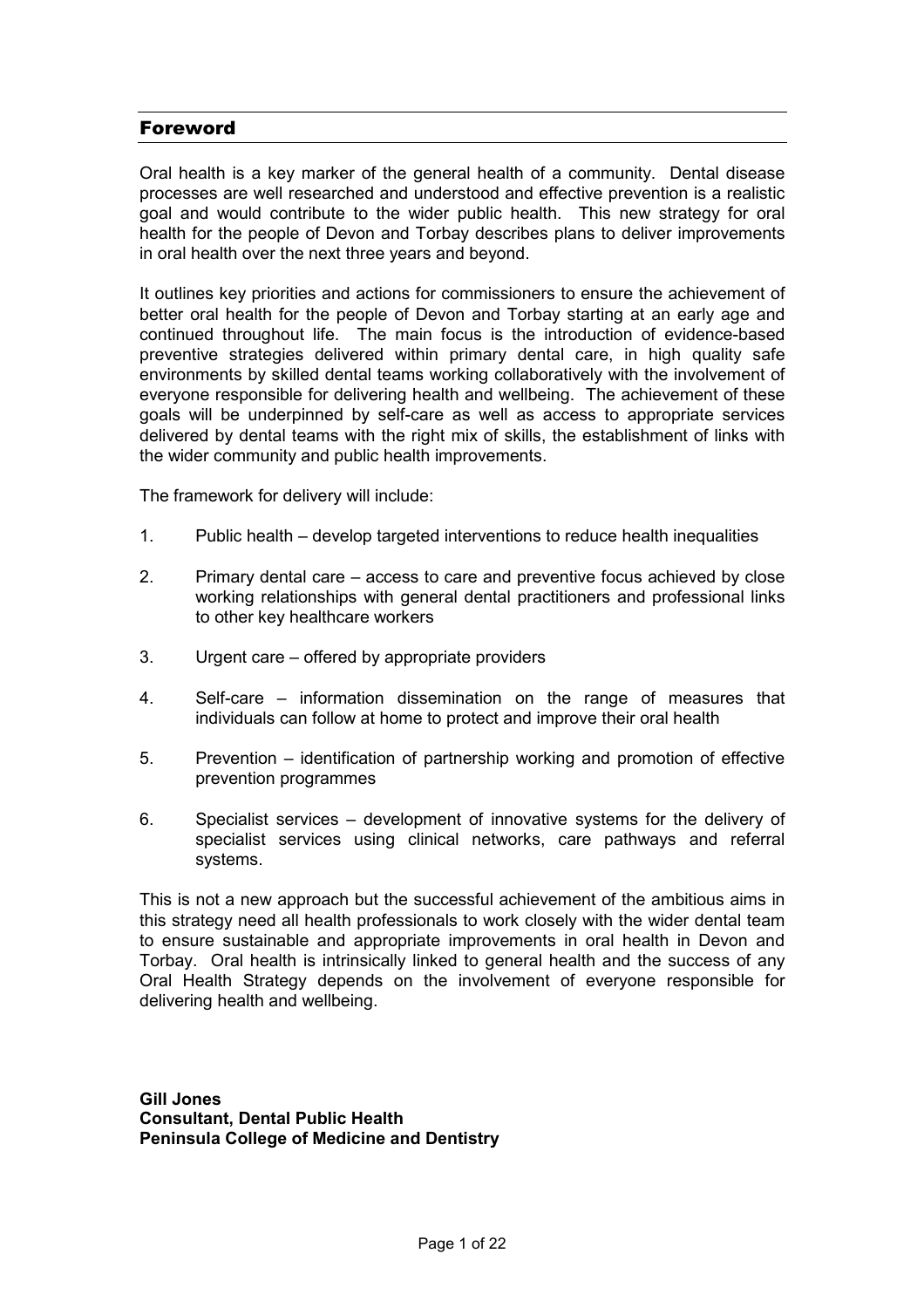### 1. Introduction

- 1.1 Oral health is an integral part of general health and wellbeing. Good oral health enables individuals to communicate effectively, to eat and enjoy a variety of foods, and is important in overall quality of life, self-esteem and social confidence.
- 1.2 Oral disease is largely preventable and the route which provides most oral health improvement is effective prevention. There are a number of risk factors which are associated with poor oral health: smoking, diet and alcohol are common to oral diseases and injuries, accidents and stress can also impact. Although advances in clinical operative techniques have made dental treatment more effective and acceptable, treatment approaches alone will never eradicate oral disease. Health interventions which represent the shift in philosophy from curative service provision towards prevention and health promotion are proven to be the most effective means of maintaining positive health for the population.
- 1.3 There have been recent improvements in oral health and these are likely to be attributable to the use of appropriate concentrations of fluoride toothpaste, improvement in oral hygiene, less treatment interventions and a more minimal treatment approach by dentists, changes in dietary habits and diet, reduction in smoking and a real improvement in public interest and motivation. Importantly, oral health inequalities have been observed as a major public health challenge within the wider determinants of health because lower income and socially disadvantaged groups experience disproportionately higher levels of oral disease.
- 1.4 The implementation of effective and appropriate prevention strategies is essential to supplement treatment services and public health interventions to reduce oral health inequalities. Promoting better health involves developing and implementing a common risk factor approach, to healthy public policies, creating environments that support and encourage better health, strengthening communities and helping people to acquire knowledge and skills. Any plans need all health professionals to work closely with the wider dental team to ensure sustainable and appropriate differences in oral health by approaching food and health policy to reduce sugar and alcohol intake – obesity, heart disease, supporting a common approach to improve oral hygiene and further developing smoking cessation policies.
- 1.5 In parallel with these actions, creating partnerships between other disciplines and forging alliances with organisations strengthens the spread of good practice and helps promote prevention and health promotion in a planned and co-ordinated way, avoiding duplication of effort and saving money.
- 1.6 Dentistry and oral health improvement cannot be delivered by dentists and their teams alone and, in order to ensure dentistry is developed appropriately as an essential part of local services, all health professionals will need to collaborate and work closely together.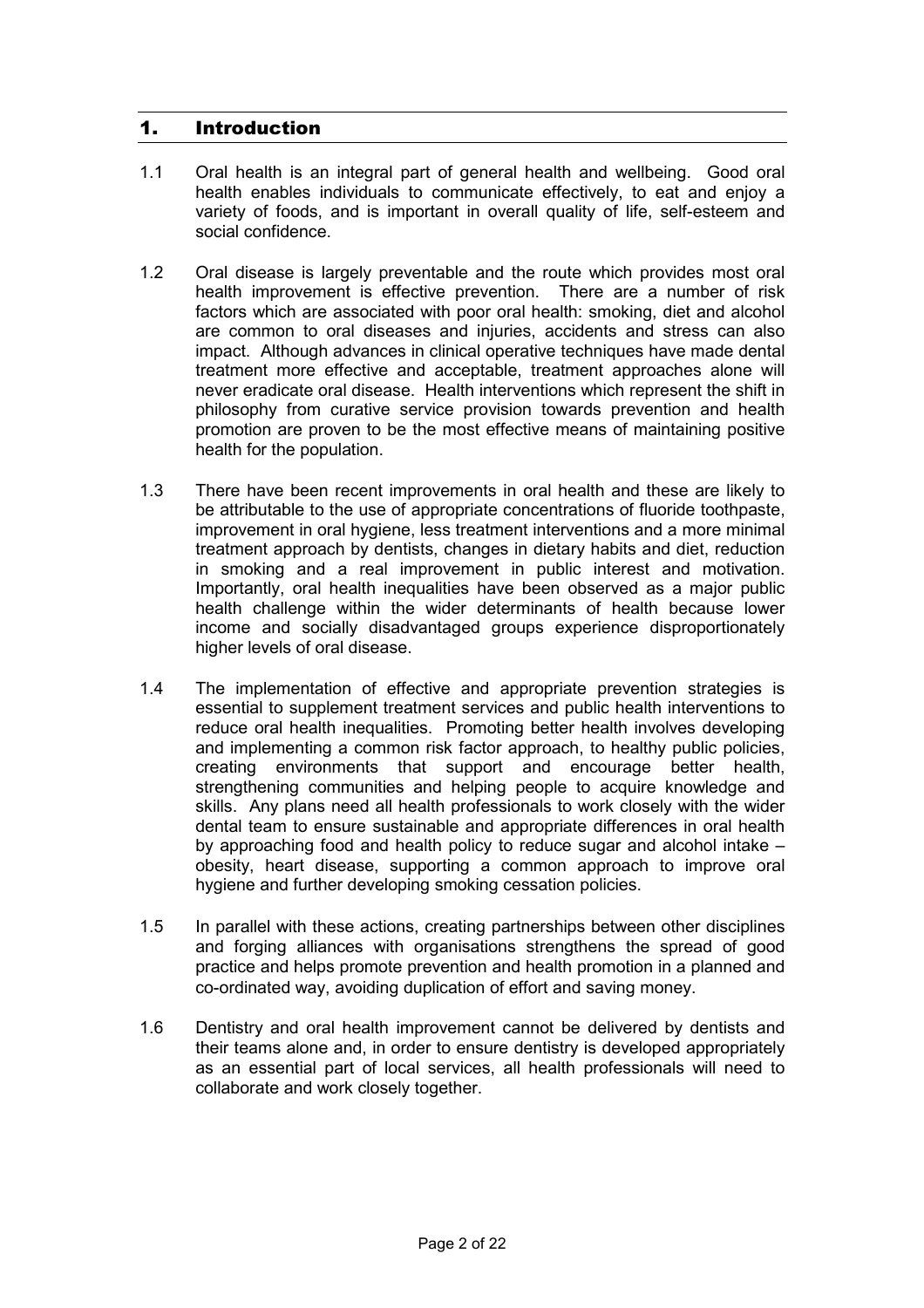# 2. Context for Oral Health

- 2.1 Child oral health has improved and fewer children experience tooth decay than they did 30 years ago. Older children in England now have the best oral health in Europe, however, national surveys still highlight inequalities which are strongly associated with social background.
- 2.2 Adult oral health in England has been and still is improving. More adults keep their teeth for life which produces a challenge for dentistry to support people with an ageing dentition.
- 2.3 Oral cancer incidence is rising; the risk increasing with smoking and alcohol intake, accounting for approx 800 deaths nationally each year. Survival rates increase dramatically if the disease is diagnosed early, but low awareness and the painless nature of early oral cancer means people generally only seek treatment when the cancer is more advanced and difficult to treat (Department of Health 2005).
- 2.4 Oral health inequalities have been observed as a major public health challenge because lower income and socially disadvantaged groups experience disproportionately higher levels of oral disease. There is robust evidence that poor oral health is more common in individuals from areas of relative deprivation. Vulnerable groups are also at risk as often they have poor access to oral health care services. These groups include people with disabilities; homeless people; elderly people living in long term residential care; looked after children and children with special needs; people with learning difficulties and mental health problems.

# 3. Policy Drivers for Change

- 3.1 In recognising the growing inequalities in health in England, the UK Government has produced a range of documents proposing areas for action on health improvement. There is now recognition that, although there is still a need to address the legacy of ill health and deal with economic and social factors known to influence health and wellbeing, it is acknowledged that treatment services alone will never successfully tackle the underlying causes of disease, including oral disease.
- 3.2 The World Health Organisation (2005) states that 'further improvements in oral health and a reduction in inequalities in oral health are dependent upon the implementation of public health strategies focusing on the underlying determinants of oral diseases. A range of complementary actions delivered in partnership with relevant agencies and the local community are needed. This delivery, based on a **common risk approach**, is more likely to be effective in achieving significant oral health gain.'
- 3.3 'The key concept of the integrated common risk approach is that by directing action towards these common risks and their underlying social determinants, improvements in a range of chronic conditions will be achieved more efficiently and effectively.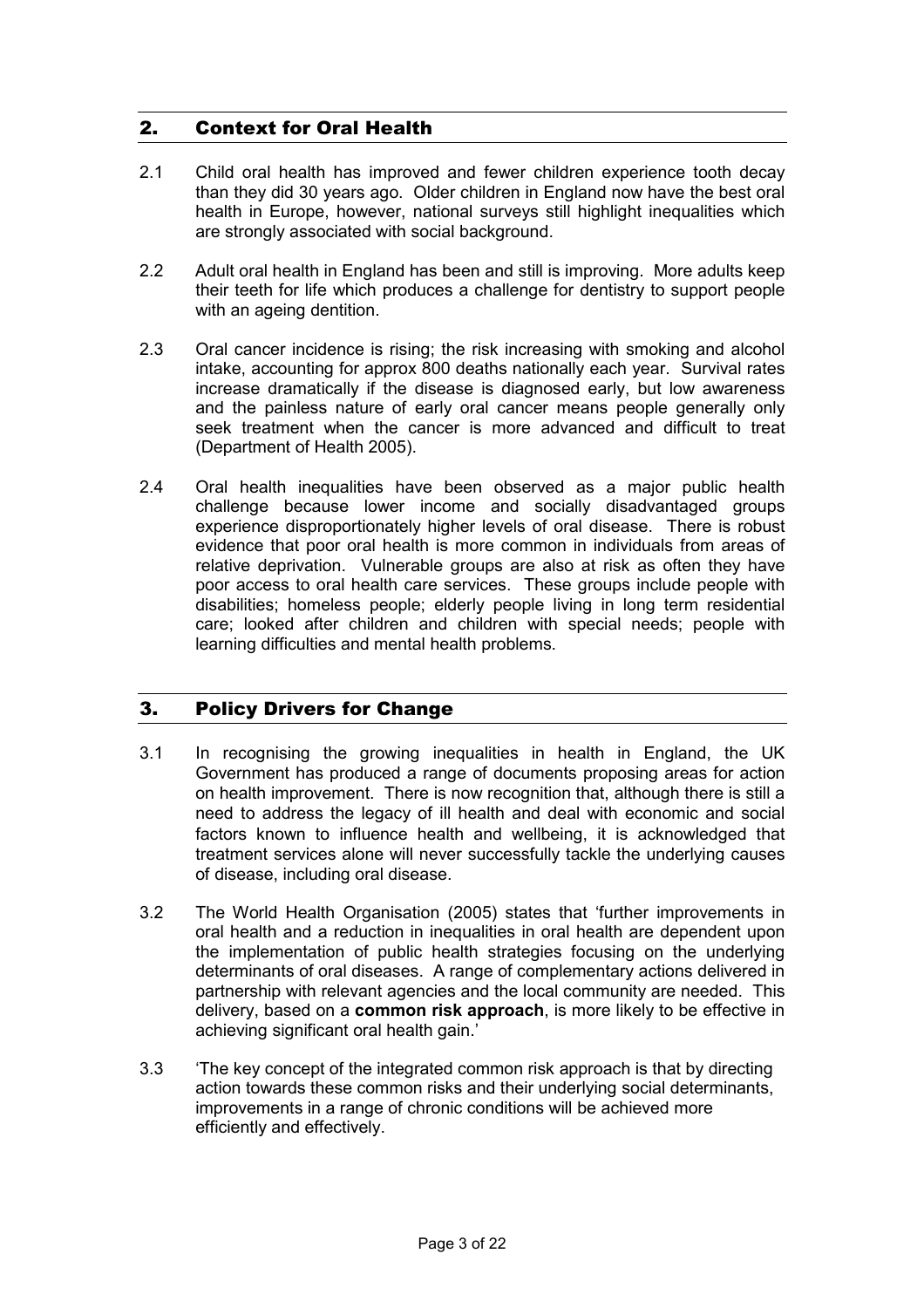



Source: Strategies and approaches in oral disease prevention and health promotion Richard G Watt: Bulletin of the World Health Organisation September 2005, 83 (9).

- 3.4 This strategy is underpinned by this common risk approach to bring about the best possible improvements in oral health for the people of Devon and Torbay.
- 3.5 A number of strategies and policy directives have contributed to the development of dental services over the past six years. The main ones that inform this strategy are:
	- **Choosing Better Oral Health: an Oral Health Plan for England (Department of Health 2005)**

 This plan was produced in 2005 and was supported by a prevention guide for dental teams and other health care workers.

• **High Quality Care for All – NHS Next Stage Review, Final Report (Darzi Report, Department of Health, June 2008)**

This comprehensive review of the NHS in 2007 considered how public monies should be spent to enable the delivery of a responsive, high quality health service with a stronger focus on patients. The report's main recommendations are to improve health outcomes through the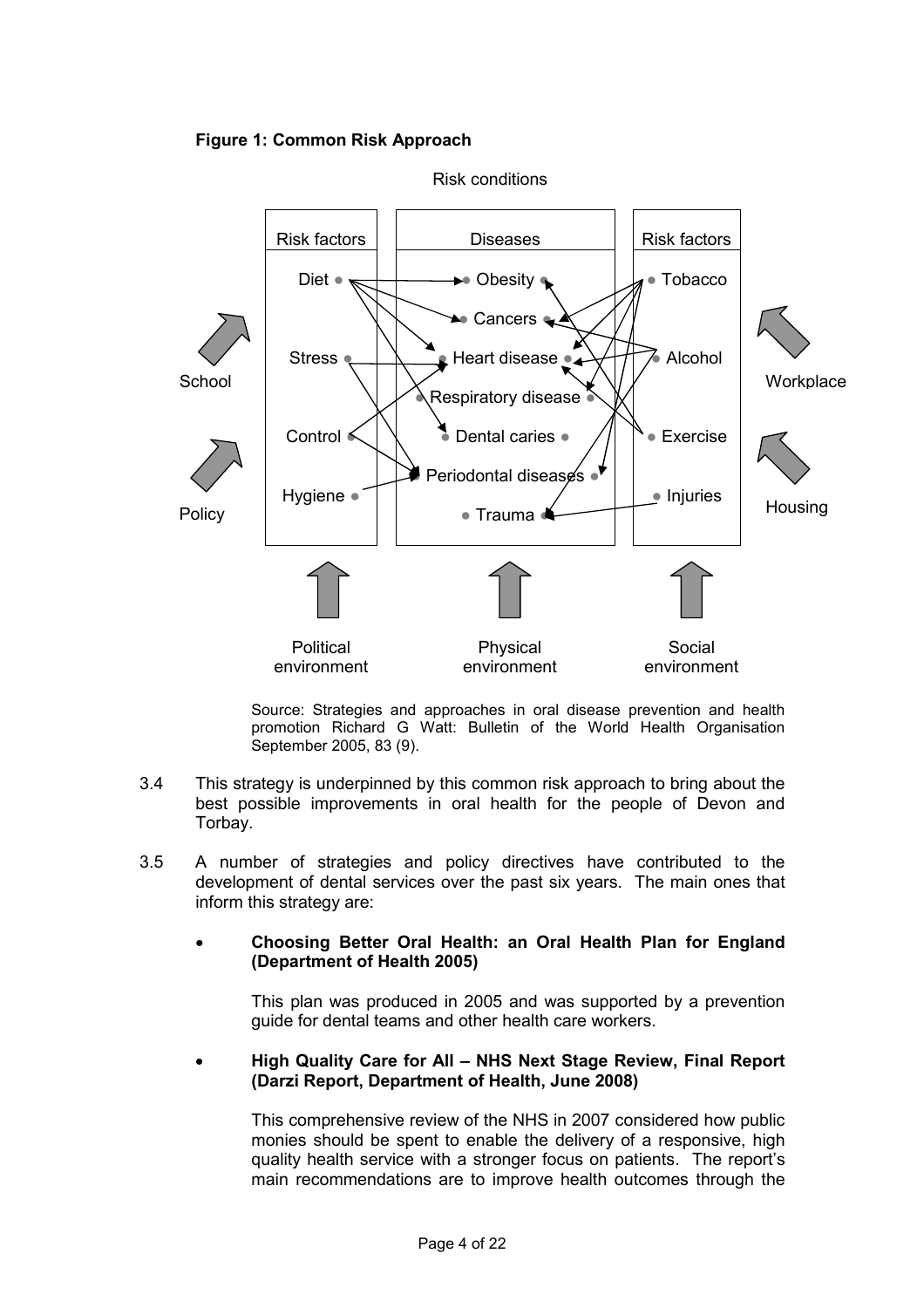development of partnerships, community-based services and focusing on evidence-based prevention.

### • **Delivering Better Oral Health (Department of Health 2009)**

This document revised the 2005 publication and provides an evolving evidence-base for effective preventive dental care for both children and adults. This toolkit provides an evidence-base and clear guidance to ensure consistent messages, which are up-to-date and are used by all professionals undertaking oral health activities with a focus on:

- **healthy eating advice**: to promote good oral and general health it is necessary to reduce the amount and frequency of consuming foods that have added sugar
- **toothbrushing**: major dental conditions of caries and periodontal disease can both be reduced by regular toothbrushing with fluoride toothpaste
- **fluoride**: increase fluoride availability through fluoride toothpaste; fluoride varnish; fluoride supplements or fluoride rinses
- **dental attendance**: each person should have an oral examination in line with NICE recommendations

### • **Fair Society, Healthy Lives (The Marmot Review 2010)**

This review highlighted that inequalities in health arise because of inequalities in society and action needs to be addressed across the whole spectrum of society.

### • **Equity and Excellence: Liberating the NHS (Department of Health 2010a)**

The White Paper sets out the Government's vision for health services including a new commissioning structure. This will include the establishment of local Clinical Commissioning Groups and a National Commissioning Board by April 2012. The establishment of local Health & Wellbeing Boards by April 2013 will also provide the opportunity for system-wide leadership to improve both health outcomes and health and care services through commissioning of services. This approach will draw on the local Joint Strategic Needs Assessment and the Joint Health and Wellbeing Strategy, together with the expertise of both elected representatives and HealthWatch.

#### • **Healthy Lives, Healthy People: our strategy for public health in England (Department of Health 2010b)**

This Public Health White Paper sets out the proposals for public health in England which includes the move from the NHS to local authority responsibility and the establishment of Public Health England and proposes that 'the dental public health workforce will increase its focus on effective health promotion and prevention of oral disease.'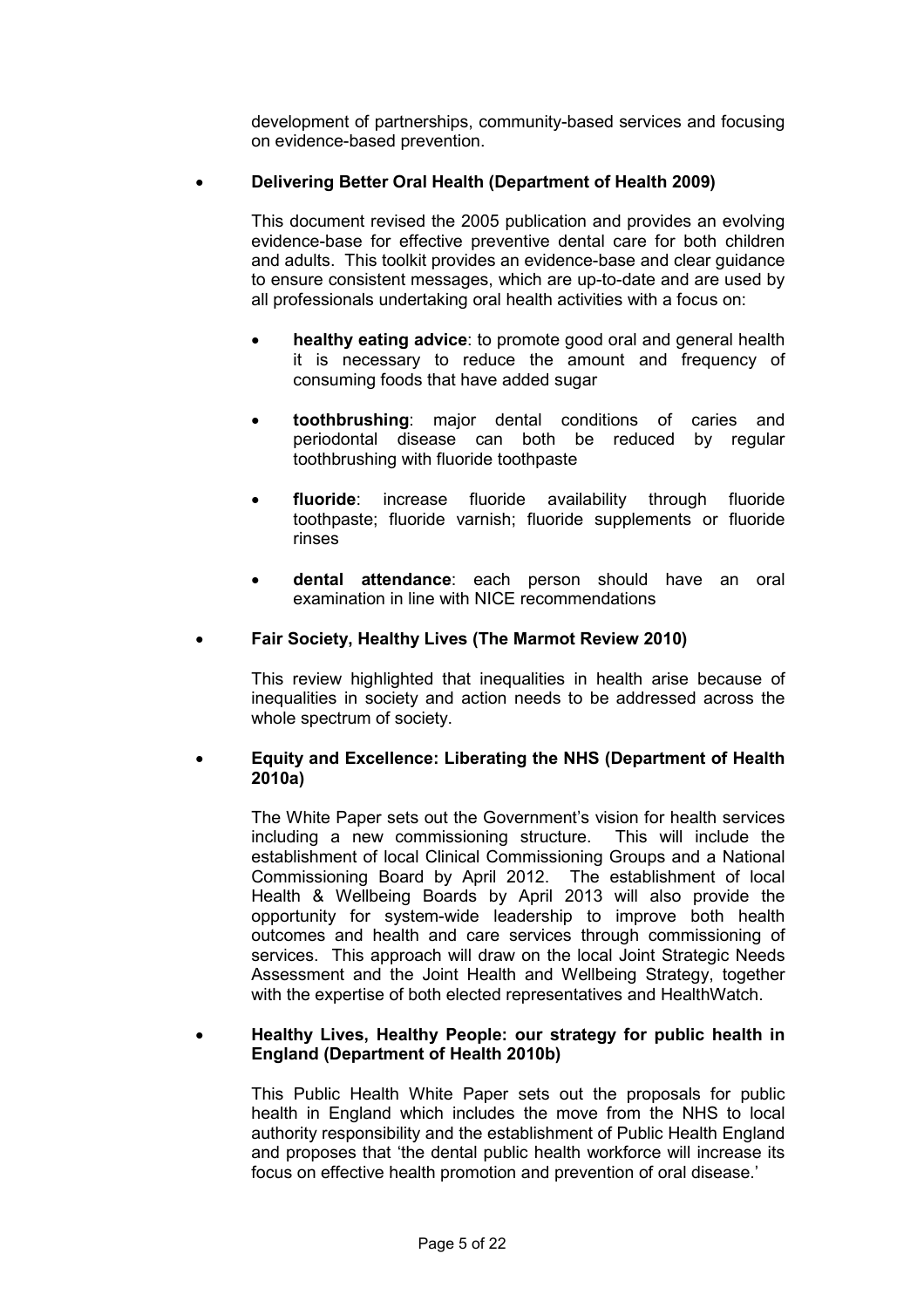• **Healthy Lives, Healthy People: Transparency in Outcomes (Proposals for a Public health Outcomes Framework, consultation document) (Department of Health 2010c)**

 Included in this document there are two draft indicators which are relevant to oral health:

- 'rate of dental caries in children aged five years (decayed, missing or filled teeth)'
- 'patients with cancer diagnosed at Stage 1 and 2 as a proportion of cancers diagnosed'

(See Appendix 1).

- 3.6 The **Health and Social Care Bill**, due to receive Royal Assent in April 2012, will make significant changes to the commissioning of services bringing into law new structures and processes for the NHS set within the **White Paper "Equity and Excellence: Liberating the NHS"** (Department of Health 2010d) with the aim of:
	- putting patients and public first
	- improving healthcare outcomes
	- empowering professionals and providers, giving them more autonomy and making them more accountable for the results they achieve
	- cutting bureaucracy and improving efficiency
- 3.7 The White Paper proposes structural change which will see the present tiers of Strategic Health Authorities (SHAs) and Primary Care Trusts (PCTs) cease to exist by April 2013. In their place, in relation to the arrangements for the commissioning of oral health services, it is proposed that:
	- **Public Health England (PHE) will bring together the functions of a range of current bodies. This will include tracking the health of the public, developing policy advice, designing and monitoring screening programmes, investigating infectious disease outbreaks and improving the availability, capacity and effectiveness of drug treatment in England**
	- PCT responsibilities for local health improvement will transfer to local authorities which will establish Health and Wellbeing Boards
	- PCT responsibilities for the commissioning of all dental services will transfer to the NHS Commissioning Board as statutory duties
	- GP consortia will become responsible for the commissioning of health services for their communities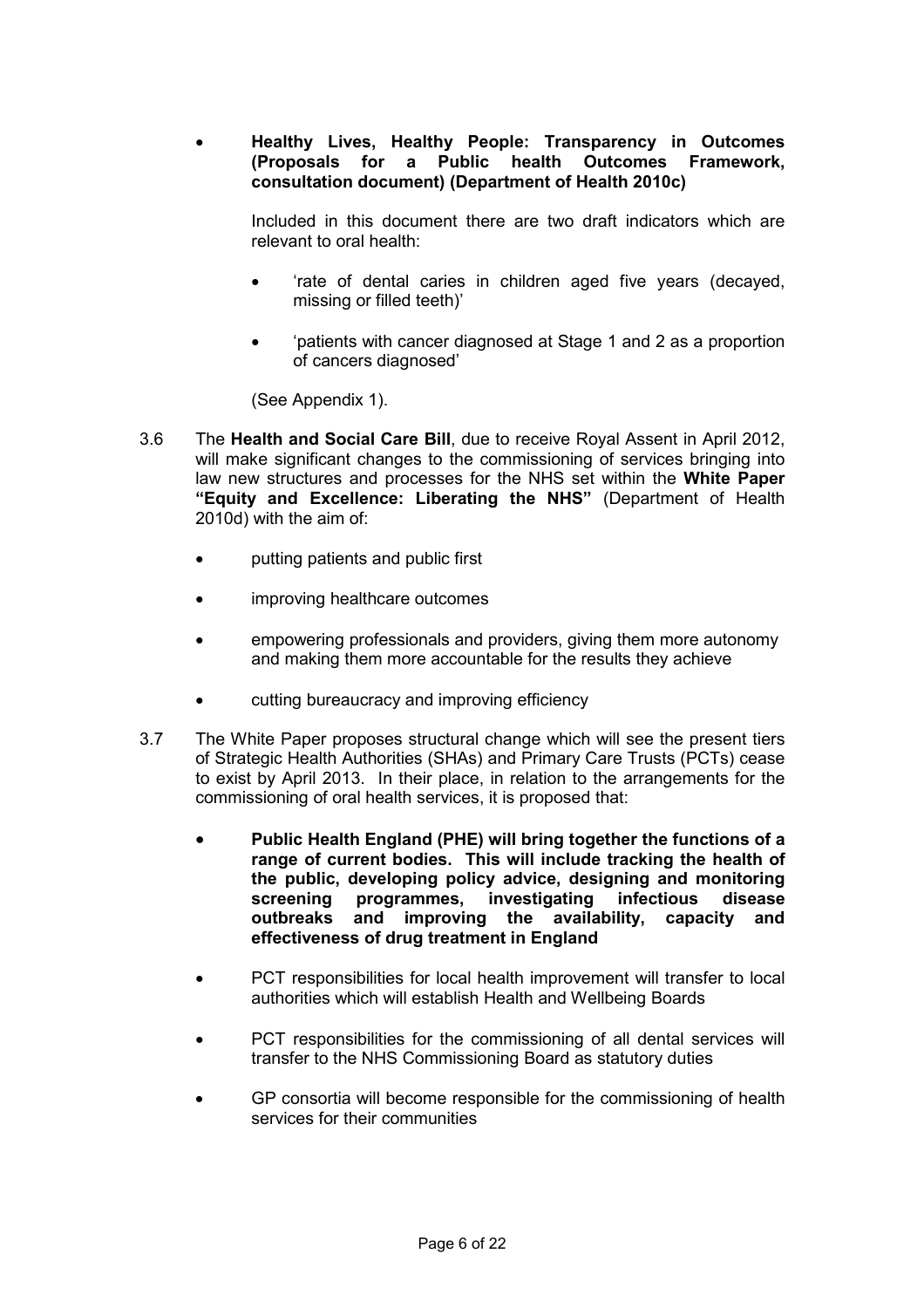- 3.8 The NHS Commissioning Board will undertake its responsibilities in relation to dentistry through a single operating model. **Some aspects of primary care commissioning will continue to be organised nationally but significant aspects will need to be carried out locally** to reflect the large number of local providers, as well as the need to ensure commissioning decisions reflect local needs and circumstances. An integral part of the local NHS commissioning board arrangements will be the development of dental local professional networks which will develop close working links with Clinical Commissioning Groups and Health and Wellbeing Boards. Local professional networks will also:
	- inform needs, demand and supply in primary, community and secondary care
	- provide local intelligence, clinical expertise, and innovation
	- develop clinical pathways, peer support, peer review and local benchmarking
- 3.9 Ensuring that oral health needs are made explicit in the **Devon Joint Strategic Needs Assessment** and the Devon **Joint Health and Wellbeing Strategy** will be a priority to inform local commissioning processes.

### 4. Current Provision

- 4.1 Devon and Torbay Primary Care Trusts currently commission the following services (see Appendix 2):
	- **General Dental Services**: a range of dental services normally delivered by independent dental contractors, dental partnerships or body corporates through local contract agreements with Primary Care Trusts. The NHS contracts require dentists to provide the full range of general dental services, ranging from diagnosis advice and treatment planning through to the delivery of those treatment plans, including preventive care and treatment, conservative and surgical treatment, the supply and repair of appliances, such as dentures, and the provision of access to urgent dental care.
	- **Directly Provided Services** provided by salaried dental services are changing as those services transfer from PCTs to other NHS Trusts or social enterprise organisations. The services for the population of Devon are provided by Northern Devon Health Care Trust and separately contracted from Plymouth Community Health CiC and Torbay Care Trust. The services provided include special care dental services for patients with special needs, the provision of specialist services, eg extraction and restorative work under general anaesthesia, domiciliary dental services and urgent access for those people who do not have access to these services through their own dentist.
	- **Specialist Services**: These are services which are not ordinarily provided by general dentists and are services which normally accept patients on referral. Specialist services in Devon and Torbay include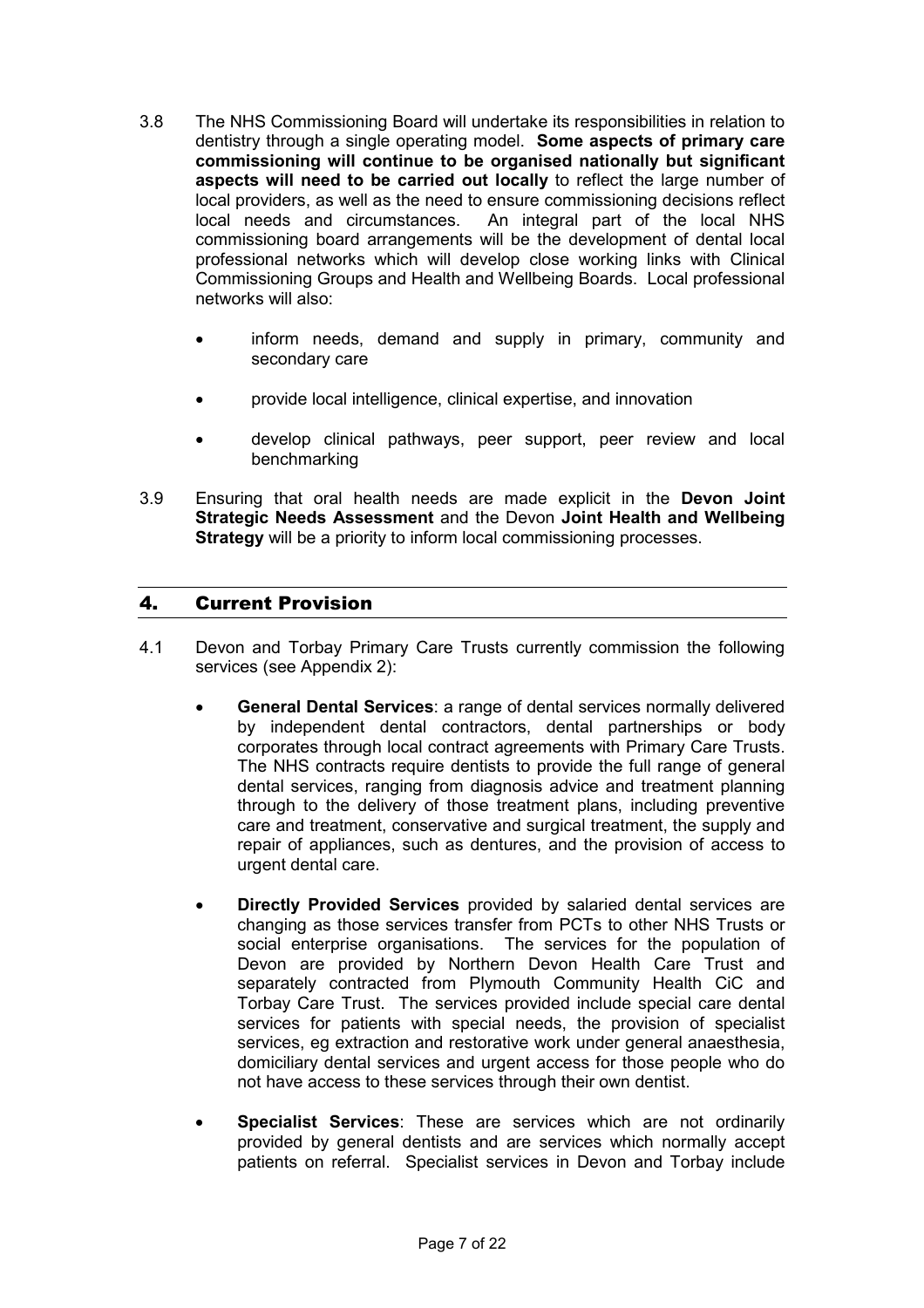orthodontics, oral and maxillo-facial surgery, sedation, domiciliary and restorative dental services.

- **Hospital Based Services**: specialist services which are accessed by referral by general dentists and specialist practitioners. These services include oral and maxillo-facial surgery with access to general anaesthesia, orthodontics and restorative dentistry.
- **Peninsula Dental School**: the School opened its first 16-chair clinic in Exeter in September 2007. The Heavitree Dental Educational Facility is able to offer dental examinations, oral health advice, hygienist treatments and simple restorative care to patients and provides opportunities for local people to access care by dental students under the supervision of highly experienced registered dentists.
- **Out-of–Hours Care;** is provided by Devon Dental and this service provides access to advice on managing dental problems on weekday evenings and access to a dentist at weekends, where there is an identified need. Regular out of hours clinics are operated at Barnstaple, Exeter, Newton Abbot and Plymouth.
- **Oral Health Promotion**: each area of Devon (Devon, Plymouth and Torbay) has an Oral Health Co-ordinator in post who are assisted by a team of qualified oral health promotion staff. Their role is to develop the work plan and its implementation to deliver oral health improvement for the locally defined population. (See Appendix 3).

# 5. Oral Health Data

- 5.1 There is limited data available across Devon and Torbay. Oral health is difficult to measure as we rely on measuring levels of disease. Dental surveys are complex to complete, costly and often give limited information at small area level.
- 5.2 There is some data available often extrapolating the local position from national data. The main sources are:
	- Child Dental Health Survey for five year olds, 2007 2008
	- Child Dental Health Survey for 12 year olds, 2008 2009
	- Adult Dental Health Survey, 2009

(See Appendix 4).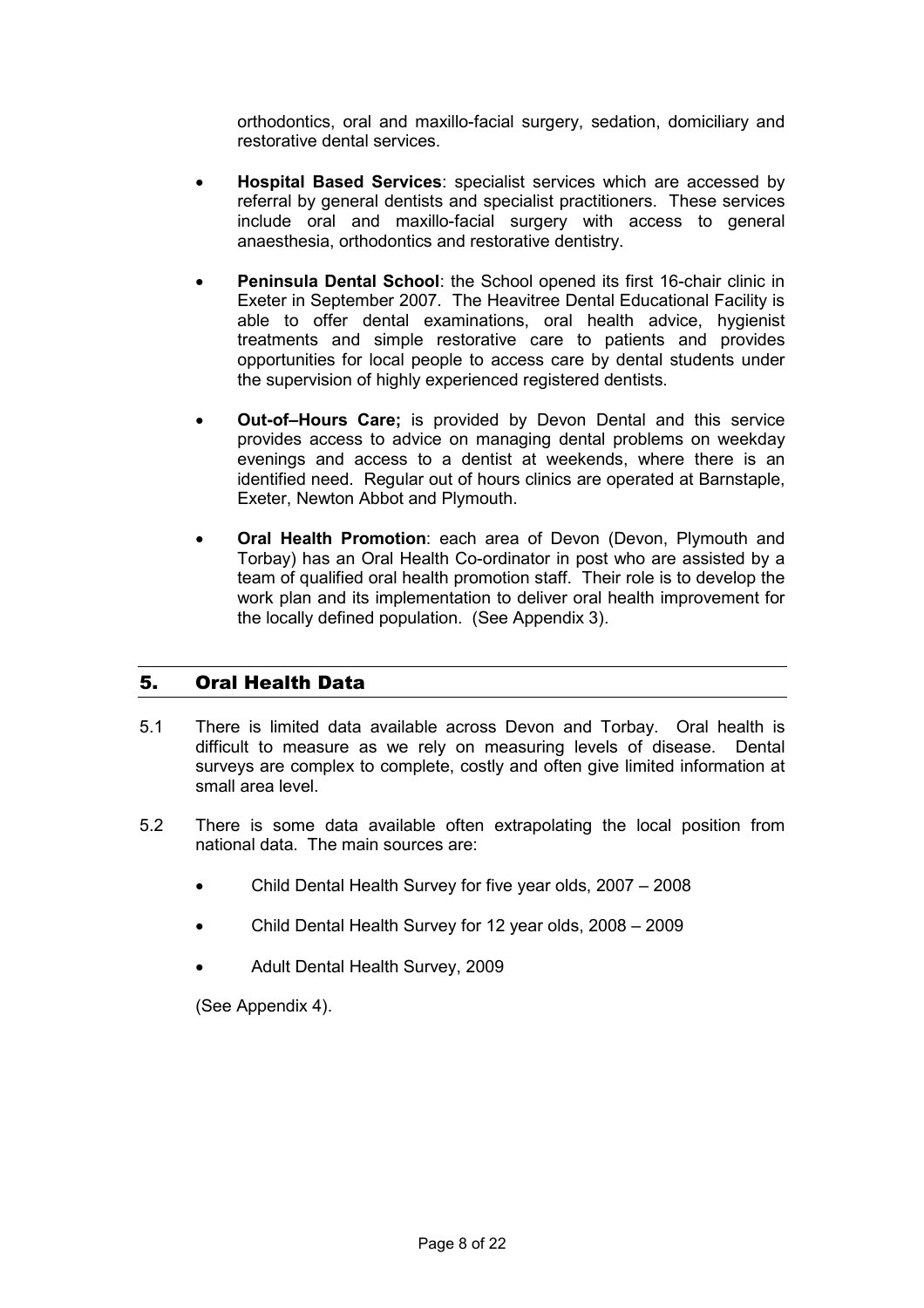### 6. Public and User Involvement

- 6.1 The engagement of the public in the commissioning process is necessary to ensure that value and transparency is added to the process.
- 6.2 The Health and Social Care Bill (Department of Health 2011) reinforces the need to have strong engagement with the public and users of health services to ensure that their views influence commissioning processes.
- 6.3 Currently, this can be addressed by working closely with Local Involvement Networks (LINKs) and local Patient Advice and Liaison Service (PALS). It will be important in the future to identify how the HealthWatch processes can influence the commissioning of oral health services.
- 6.4 The increasing emphasis on prevention has brought about the development of health related social marketing to achieve specific behavioural goals relevant to improving health and reducing health inequalities. Within health it is most often used to support people to change their lifestyles (for example by making improvements to their diets, improving oral health, starting a programme of physical activity, giving up smoking or reducing alcohol consumption). It can also be used in other ways, such as changing the way people engage with services.

### 7. Aims and Recommendations

- 7.1 The aims of the strategy for improving oral health are to:
	- **embed oral health within public health improvements to reduce inequalities**
	- **improve patient information and access to dental services**
	- **manage the provision and overseeing of dental services and dental professionals**
	- **develop partnerships with relevant bodies, agencies and local communities**

For each of these aims a number of objectives are identified as follows:

### 7.2 **Embed oral health within public health improvements to reduce inequalities**

- optimise exposure to fluoride via toothpaste and other vehicles
- deliver targeted oral health programmes
- increase the number of lifestyle health improvement programmes that include oral health elements as core components informed by social marketing techniques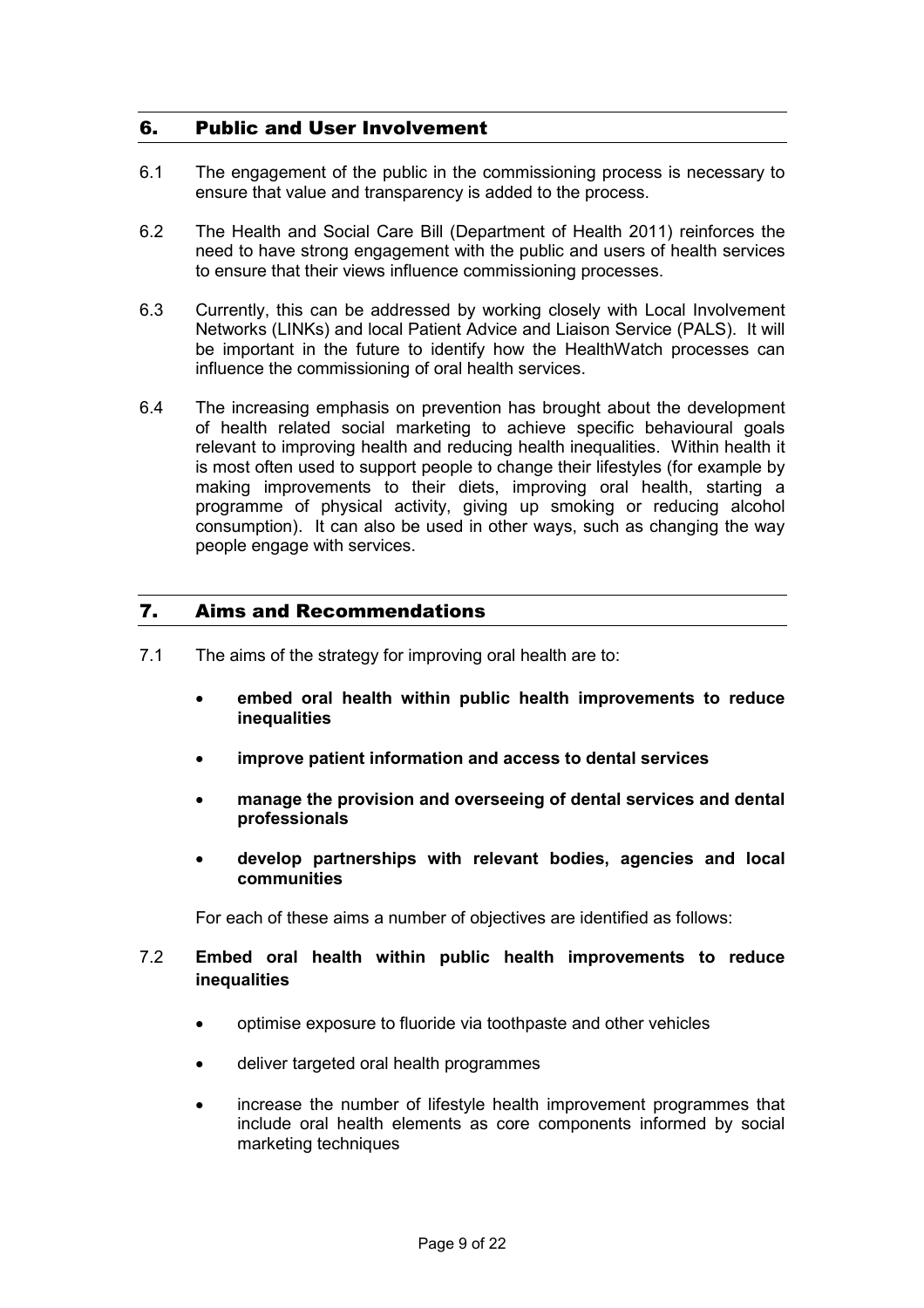increase the number of settings providing oral health advice (in line with the Delivering Better Oral Health Toolkit – Evidence Based toolkit)

### 7.3 **Improve patient information and access to dental services**

- improve information to the population on how to access NHS and private dental services, what is available and the associated costs including access to help towards health care costs (raise awareness of eligibility criteria)
- ensure the population who wish to attend a dentist have access to a dental practice ensuring continuity of care
- ensure that all patients who do not attend a dental practice have access to appropriate, unscheduled, out-of-hours urgent and emergency dental services
- provide strong links between clusters, Clinical Commissioning Groups, Health and Wellbeing boards, local authorities, university partners and patient support groups

### 7.4 **Manage the provision and overseeing of dental professionals and dental services**

- reform and improve NHS dental services through establishing new and efficient ways of remunerating dentists with a greater emphasis on health promotion and prevention
- maintain and develop appropriate clinical capacity in primary and secondary care to meet need and demand
- commission and provide the full range of modern primary care dental services appropriate to need and demand
- monitor NHS contracts to ensure they deliver high quality, safe, consistent and effective dental care for patients which represents good value for money
- monitor provision of advanced complex treatments, referrals to secondary care and potential gaps in services, and procure further services as required to meet need
- provide adequate management, clinical and support capacity to deliver the dental agenda and to ensure effective and appropriate services are being delivered
- facilitate access to training and Continuing Professional Development, particularly in relation to any changing oral health needs of the local population identified via local Joint Strategic Needs Assessment/Health and Wellbeing Board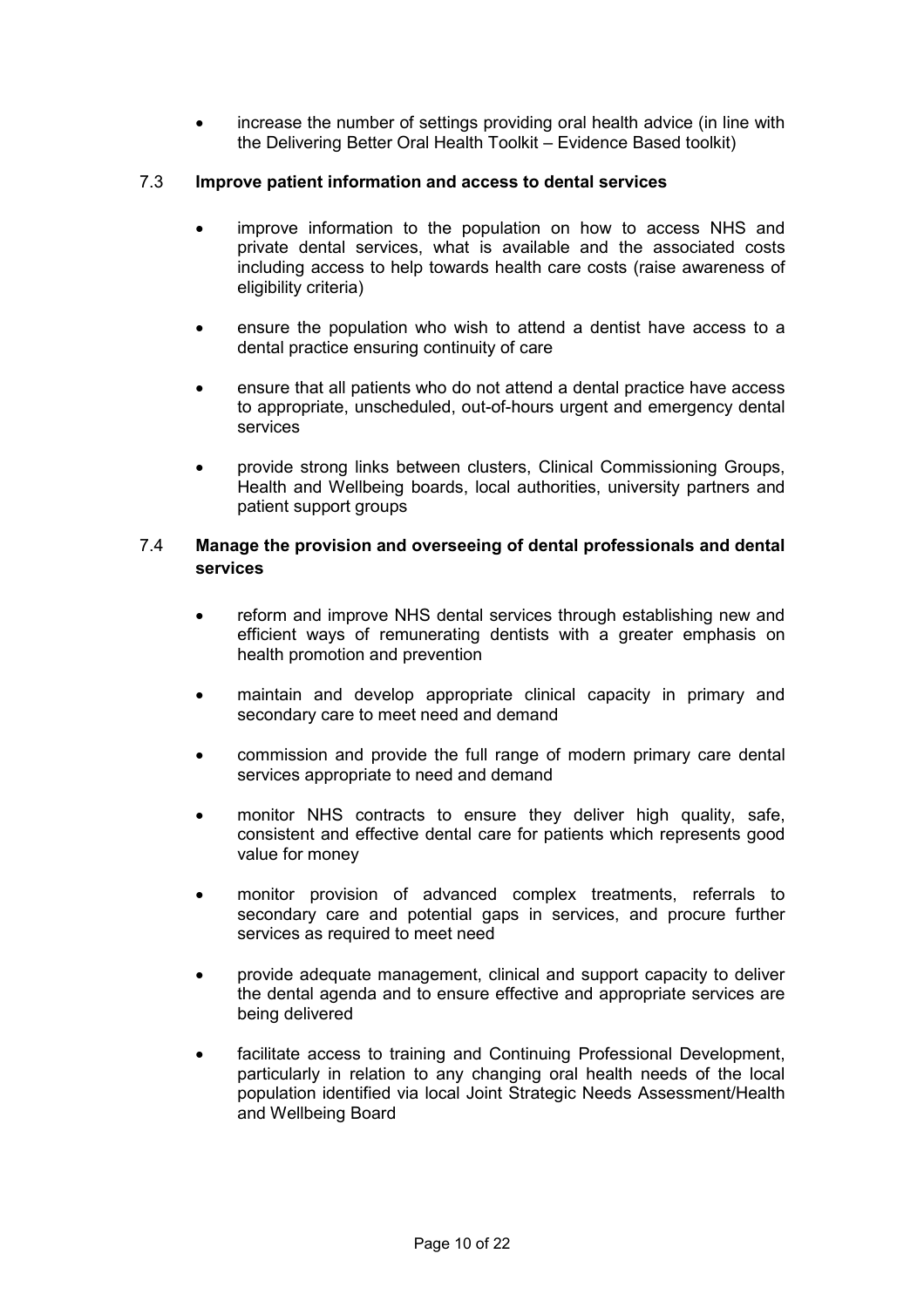### 7.5 **Developing partnerships with relevant bodies, agencies and local communities**

- ensure appropriate processes for public and user engagement to improve oral health commissioning processes
- agree the governance arrangements for the Oral Health Strategy
- develop and enhance a community-wide approach to oral health targeting the most vulnerable groups within disadvantaged communities
- use social marketing methods to promote oral health messages within a range of settings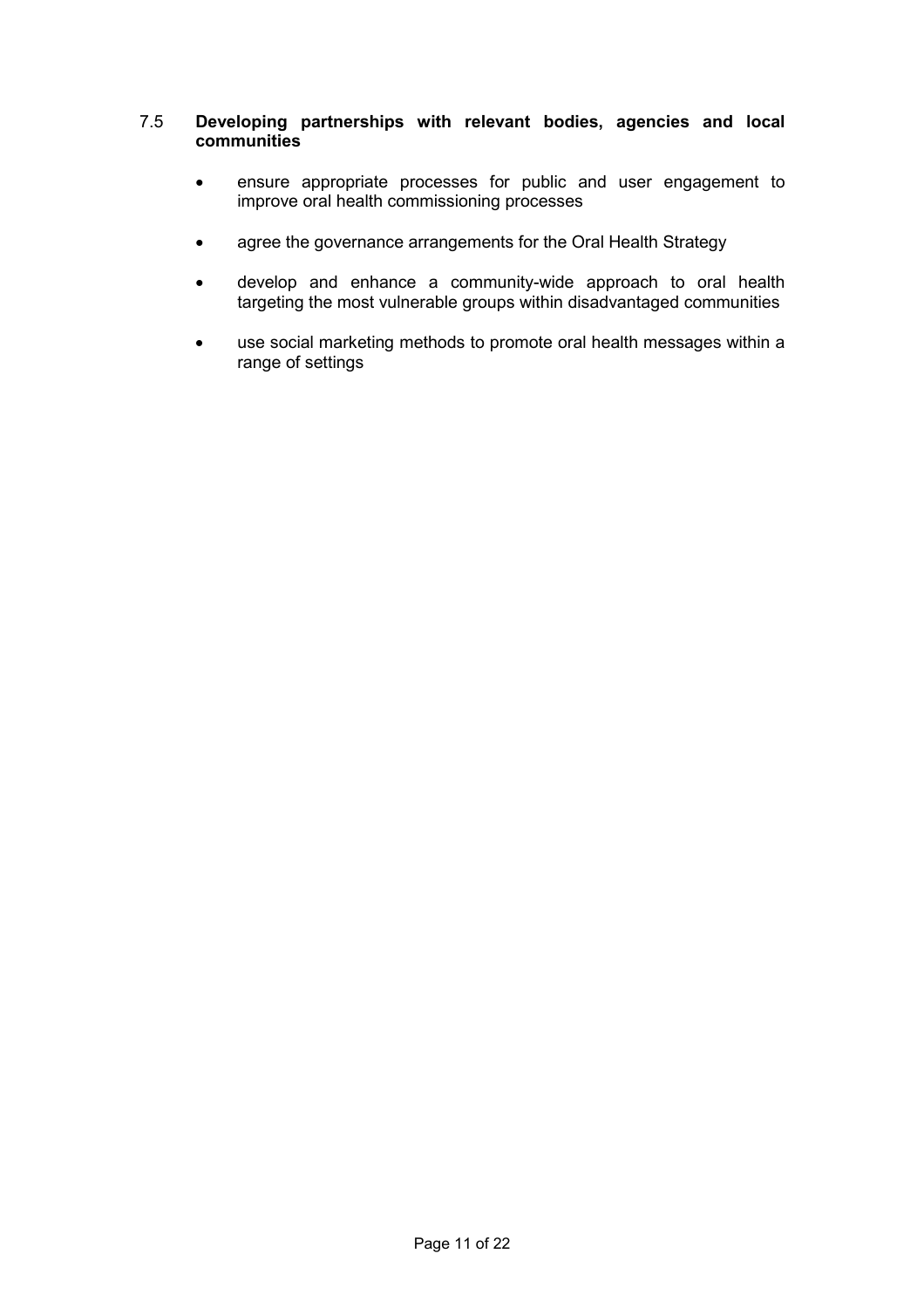# Oral Health Recommendations for Action 2012 -13

(This one year action plan will be refreshed on an annual basis to reflect ongoing work or new actions identified through the joint strategic<br>Needs Assessment (JSNA) or the Performance Monitoring and Reporting Framework)

| Embed oral health within public health improvements to reduce inequalities                                                                                                 |                                                                                                                                                                    |                                                                              |                                                                                                                                     |            |
|----------------------------------------------------------------------------------------------------------------------------------------------------------------------------|--------------------------------------------------------------------------------------------------------------------------------------------------------------------|------------------------------------------------------------------------------|-------------------------------------------------------------------------------------------------------------------------------------|------------|
| <b>Objective</b>                                                                                                                                                           | <b>Action</b>                                                                                                                                                      | <b>Lead Partners</b>                                                         | <b>Impact Measures</b>                                                                                                              |            |
| Optimise exposure to<br>fluoride via toothpaste and<br>other vehicles                                                                                                      | Deliver targeted fluoride varnish<br>programmes to under five year<br>olds, in areas of high need<br>identified through Joint Strategic<br><b>Needs Assessment</b> | All dental professionals                                                     | Number of dental<br>professionals trained<br>Number of under five<br>year old children<br>receiving fluoride varnish<br>programme   | Annually   |
| Deliver targeted oral health<br>programmes                                                                                                                                 | Identify and deliver oral health<br>promotion programmes in<br>communities of highest need                                                                         | Oral Health Co-<br>ordinators and oral<br>health educators                   | Number and location of<br>sessions delivered<br>Number of participants<br>involved<br>(To establish baseline by<br>2013)            | March 2013 |
| Increase the number of<br>lifestyle health improvement<br>programmes that include<br>oral health elements as core<br>components informed by<br>social marketing techniques | Identify the range of appropriate<br>programmes and agree the<br>nature of the oral health input<br>and appropriate implementation<br>mechanisms                   | Lifestyle Programme<br>Co-ordinators and Oral<br><b>Health Co-ordinators</b> | Number of programmes<br>with integrated inputs<br>Number and location of<br>programmes delivered<br>(To establish baseline<br>2013) | March 2013 |
| Increase the number of<br>settings providing oral<br>health advice (in line with<br>the Delivering Better Oral<br>Health Toolkit - Evidence<br>Based toolkit)              | Review the current usage of the<br>toolkit<br>Identify training needs and<br>deliver appropriate training<br>programmes                                            | Oral Health<br>Co-ordinators                                                 | Number of settings using<br>the toolkit<br>Number of training<br>sessions delivered by<br>location and participant<br>roles         | March 2013 |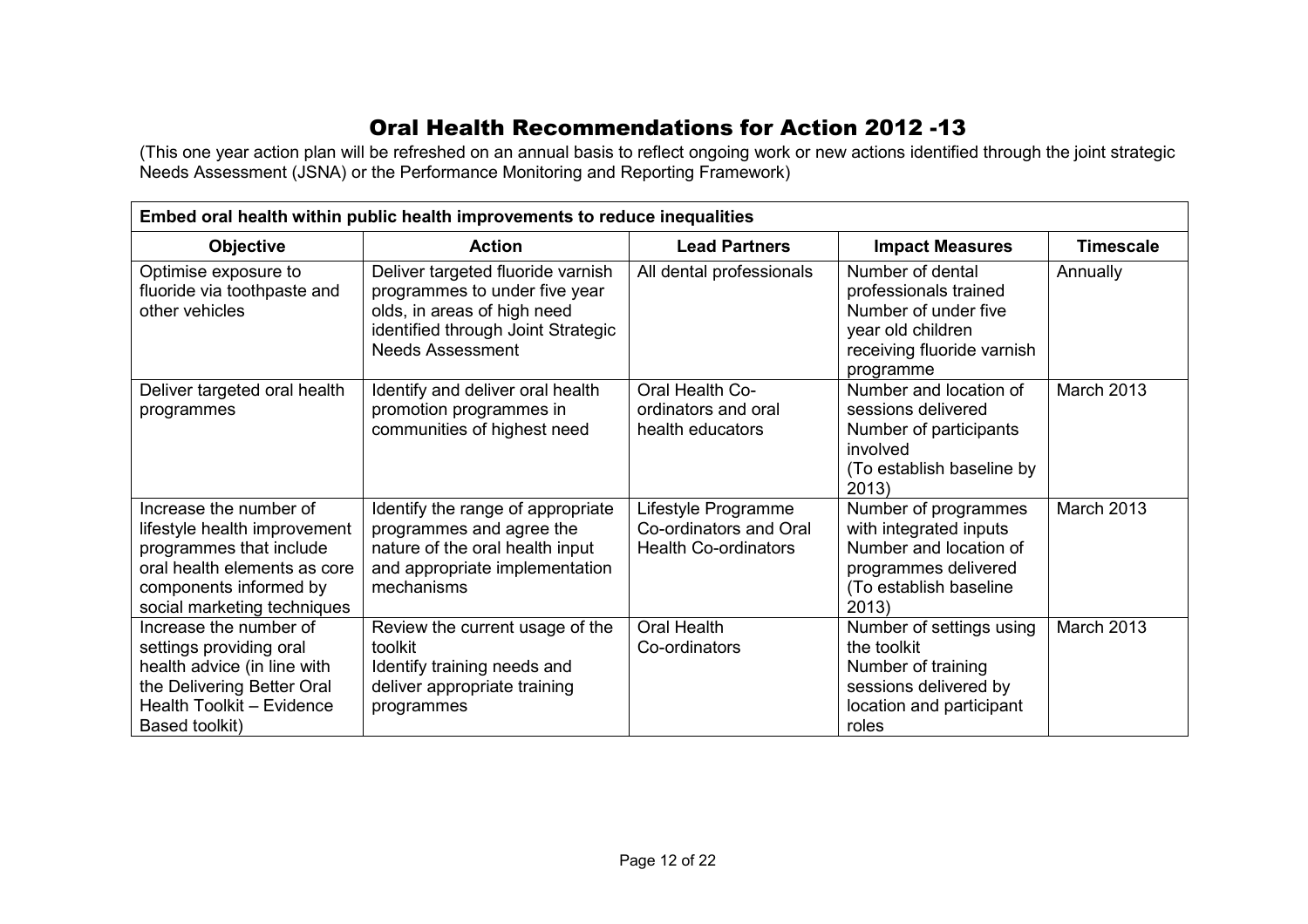| Improve patient information and access to dental services                                                                                                                                              |                                                                                                    |                                                                                                                                                                                                                                           |                                                                                                                     |                   |
|--------------------------------------------------------------------------------------------------------------------------------------------------------------------------------------------------------|----------------------------------------------------------------------------------------------------|-------------------------------------------------------------------------------------------------------------------------------------------------------------------------------------------------------------------------------------------|---------------------------------------------------------------------------------------------------------------------|-------------------|
| <b>Objective</b>                                                                                                                                                                                       | <b>Action</b>                                                                                      | <b>Lead Partners</b>                                                                                                                                                                                                                      | <b>Impact Measures</b>                                                                                              | <b>Timescale</b>  |
| Improve information to the<br>population on how to<br>access NHS and private<br>dental services, what is<br>available and the<br>associated costs/eligibility<br>for support with health care<br>costs | <b>Communications Plan</b>                                                                         | Communications team<br><b>NHS Commissioning</b><br><b>Board</b><br>Patient support groups<br><b>Oral Health</b><br>Co-ordinators                                                                                                          | Number of patients<br>contacting dental<br>helplines and accessing<br><b>NHS Dental services</b>                    | March 2013        |
| Ensure the population who<br>wish to attend a dentist<br>have access to a dental<br>practice ensuring continuity<br>of care                                                                            | Support the dental access<br>programme including new dental<br>contract pilots                     | <b>NHS Commissioning</b><br><b>Board</b><br><b>Communications Team</b><br><b>Local Professional</b><br><b>Network</b><br>Patient support groups                                                                                           | Number of patients<br>unable to access a<br>dentist - source National<br><b>Patient Survey</b>                      | March 2013        |
| Ensure that all patients who<br>do not attend a dental<br>practice have access to<br>appropriate, unscheduled,<br>out-of-hours, urgent and<br>emergency dental services                                | Monitor out-of-hours care<br>Commission urgent dental<br>services from primary care<br>contractors | <b>NHS Commissioning</b><br><b>Board</b><br><b>Communications Team</b><br><b>Local Professional</b><br><b>Network</b><br>Patient support groups<br>Dental providers                                                                       | Number of patients<br>accessing/unable to<br>access urgent<br>appointments                                          | <b>March 2013</b> |
| Provide strong links<br>between clusters, Clinical<br>Commissioning Groups,<br>Health and Wellbeing<br>Boards, local authorities,<br>university partners and<br>patient support groups                 | Establish working links and clear<br>lines of responsibility                                       | <b>NHS Commissioning</b><br><b>Board</b><br>Local authorities<br>University partners<br><b>Clinical Commissioning</b><br>Groups<br><b>Health and Wellbeing</b><br><b>Boards</b><br>Patient support groups<br>Oral Health<br>Co-ordinators | Development of Local<br>Professional Network for<br>Dentistry - active<br>engagement and links<br>with key partners |                   |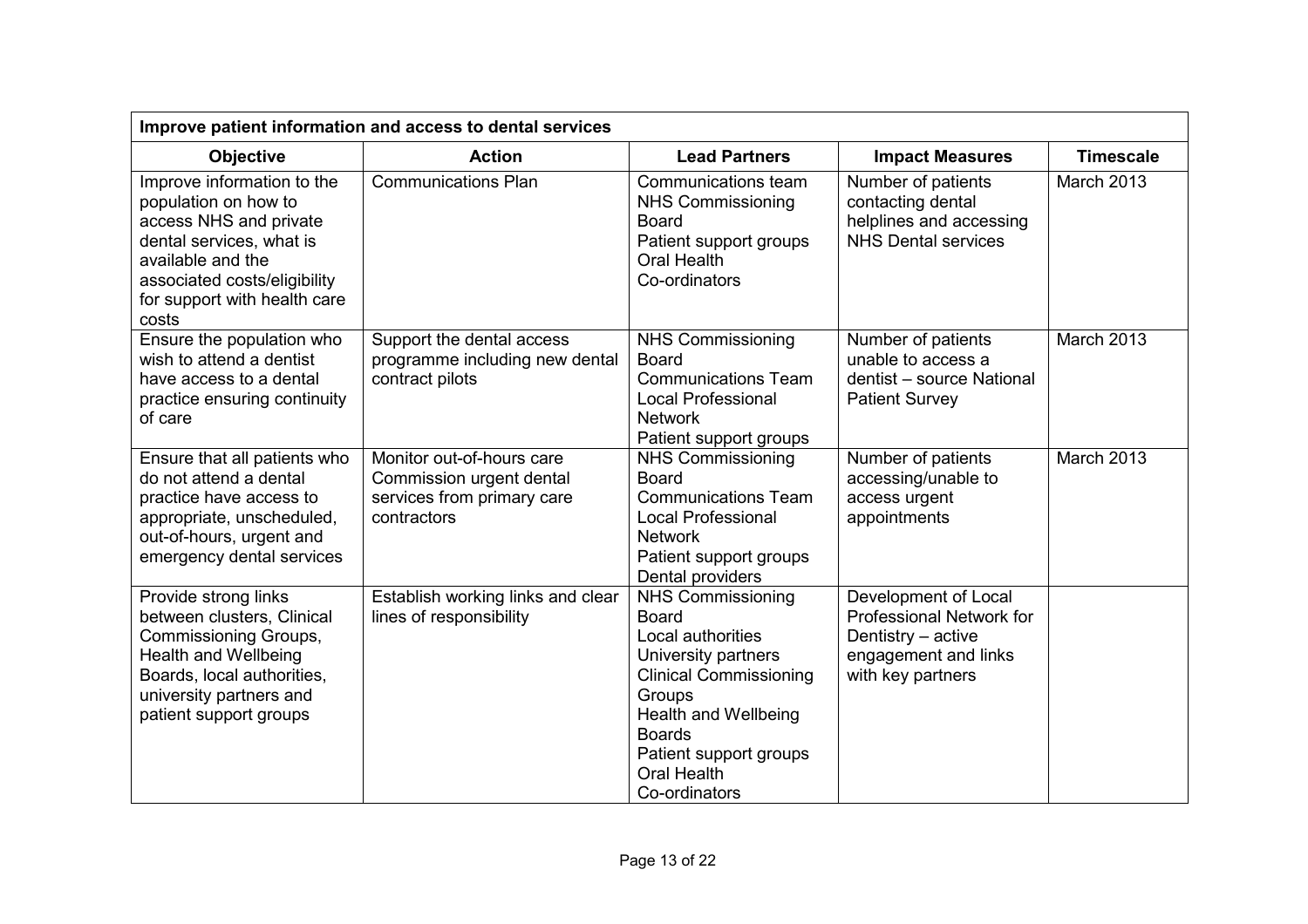| Manage the provision and overseeing of dental professionals and dental services                                                                                                                                                                                               |                                                                                                                                                                                                                                                                         |                                                                                                                                                                                                                                              |                                                                                                                                                                                                               |                                                                               |
|-------------------------------------------------------------------------------------------------------------------------------------------------------------------------------------------------------------------------------------------------------------------------------|-------------------------------------------------------------------------------------------------------------------------------------------------------------------------------------------------------------------------------------------------------------------------|----------------------------------------------------------------------------------------------------------------------------------------------------------------------------------------------------------------------------------------------|---------------------------------------------------------------------------------------------------------------------------------------------------------------------------------------------------------------|-------------------------------------------------------------------------------|
| <b>Objective</b>                                                                                                                                                                                                                                                              | <b>Action</b>                                                                                                                                                                                                                                                           | <b>Lead Partners</b>                                                                                                                                                                                                                         | <b>Impact Measures</b>                                                                                                                                                                                        | <b>Timescale</b>                                                              |
| Reform and improve NHS<br>dental services through<br>establishing new and<br>efficient ways of<br>remunerating dentists with a<br>greater emphasis on health<br>promotion and prevention                                                                                      | Focus on a preventive model of<br>care and use only evidence-<br>based interventions<br>Contract enhancement for<br>vulnerable groups                                                                                                                                   | <b>NHS Commissioning</b><br><b>Board</b><br><b>Local Professional</b><br><b>Network</b><br><b>Dental Providers</b>                                                                                                                           | Number of providers in<br>new contract<br>arrangements - when<br>new national contract is<br>introduced                                                                                                       | Determined<br>by<br>national<br>timetable<br>for<br>dental<br>new<br>contract |
| Maintain and develop<br>appropriate clinical capacity<br>in primary and secondary<br>care to meet need and<br>demand                                                                                                                                                          | Outline workforce plan<br>Develop skill mix model in<br>primary and secondary care                                                                                                                                                                                      | <b>NHS Commissioning</b><br><b>Board</b><br><b>Local Professional</b><br><b>Network</b><br><b>Dental Providers</b>                                                                                                                           | Gaps in service,<br>vacancies, waiting lists<br>for access to dental<br>services                                                                                                                              |                                                                               |
| Commission and provide<br>the full range of modern<br>primary care dental services<br>appropriate to need and<br>demand<br>Monitor NHS contracts to<br>they deliver high<br>ensure<br>quality, safe, consistent and<br>effective dental care for<br>patients which represents | Provide evidence-based care<br>according to identified need<br>Support service re-design<br>Develop innovative service<br>models<br>Develop a local contract<br>monitoring policy<br>Develop a practice visitation<br>programme in conjunction with<br>other regulators | <b>NHS Commissioning</b><br><b>Board</b><br><b>Local Professional</b><br><b>Network</b><br><b>Dental Providers</b><br><b>NHS Commissioning</b><br><b>Board</b><br><b>Local Professional</b><br><b>Network CQC</b><br><b>Dental Reference</b> | Services which meet<br>need and demand, gap<br>analysis, patients unable<br>to access a dental<br>service<br>Established and<br>operating contract<br>monitoring framework<br>and practice visit<br>programme |                                                                               |
| good value for money<br>Monitor provision of<br>advanced complex<br>treatments, referrals to<br>secondary care and patient<br>case mix complexity re:<br>special care dental services                                                                                         | Audit of referral patterns to<br>specialist services<br>Agree referral criteria for all<br>dental specialties<br>Develop clinical care pathways<br>Investigate referral management<br>systems                                                                           | Service<br><b>NHS Commissioning</b><br><b>Board</b><br><b>Local Professional</b><br><b>Network</b><br>Dental providers                                                                                                                       | Completed audit of<br>referrals<br>Agreed referral<br>guidelines in place to<br>underpin clinical<br>pathways                                                                                                 |                                                                               |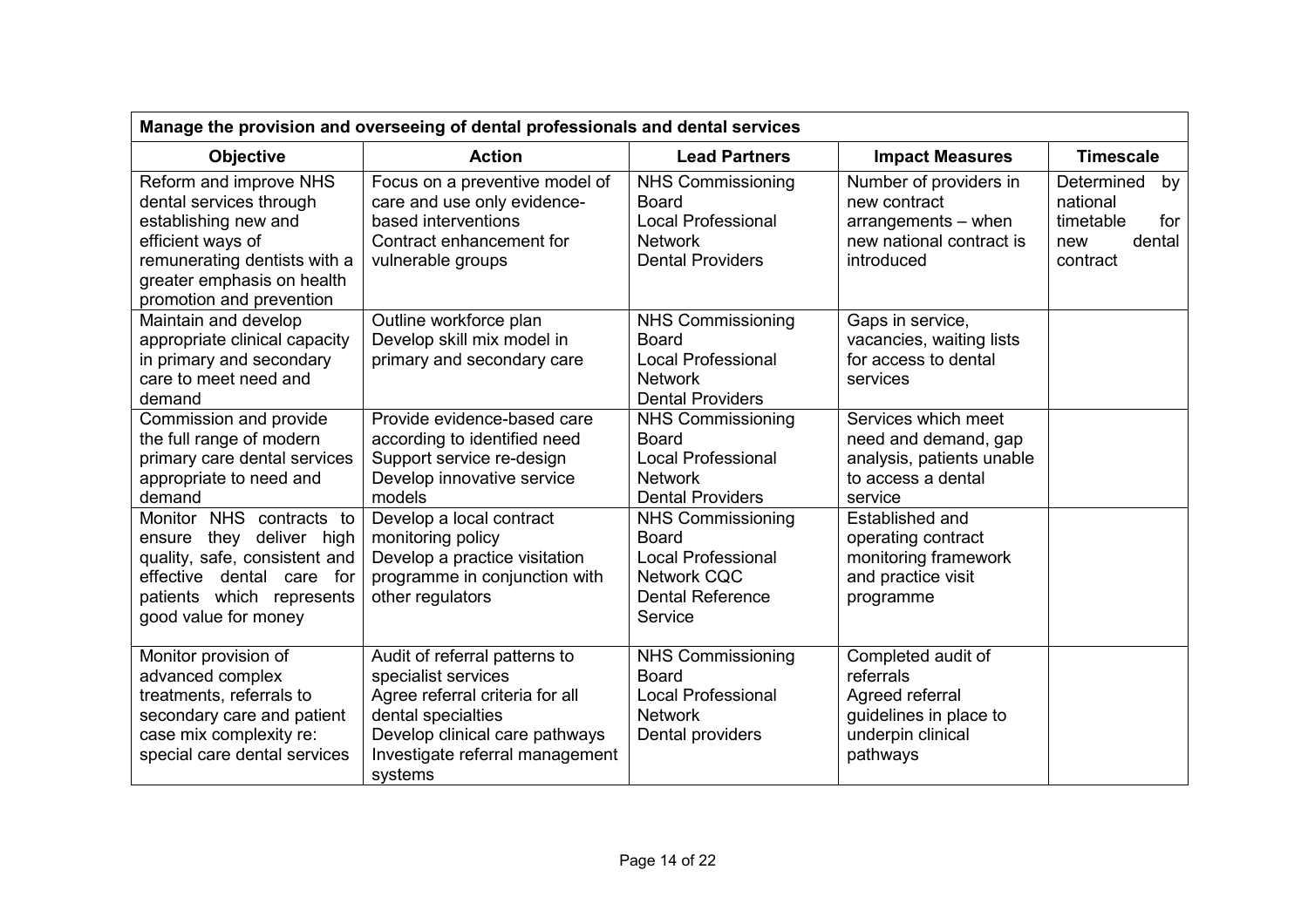| <b>Objective</b>                                                                                                                                                                    | <b>Action</b>                                                                                                                                                                                              | <b>Lead Partners</b>                                                                                                                                                     | <b>Impact Measures</b>                                                        | <b>Timescale</b> |
|-------------------------------------------------------------------------------------------------------------------------------------------------------------------------------------|------------------------------------------------------------------------------------------------------------------------------------------------------------------------------------------------------------|--------------------------------------------------------------------------------------------------------------------------------------------------------------------------|-------------------------------------------------------------------------------|------------------|
| Provision of adequate<br>management, clinical and<br>support capacity to deliver<br>the dental agenda and to<br>ensure effective and<br>appropriate services are<br>being delivered | Develop Local Professional<br><b>Network</b>                                                                                                                                                               | All stakeholders                                                                                                                                                         | <b>Established Network in</b><br>place                                        | March 2013       |
|                                                                                                                                                                                     | Develop partnerships with relevant bodies, agencies and local communities                                                                                                                                  |                                                                                                                                                                          |                                                                               |                  |
| Ensure appropriate<br>mechanisms for public and<br>user engagement to inform<br>oral health commissioning<br>processes                                                              | Identify current processes and<br>propose new arrangements to<br>align with the changes in NHS<br>organisations and public and<br>patient representation groups.                                           | <b>PALS</b><br><b>Devon County Council</b><br>(Local Involvement<br>Networks and<br>HealthWatch)<br>Oral Health Co-<br>ordinators                                        | Agree arrangements for<br>new contract<br>specification                       | October 2012     |
| Agree the governance<br>arrangements for the Oral<br><b>Health Strategy</b>                                                                                                         | Identify within the emerging<br>Devon Health and Wellbeing<br><b>Board infrastructures</b><br>appropriate performance and<br>reporting mechanisms and links<br>to local oral health advisory<br>groups     | Directorate of Public<br>Health<br><b>Oral Health</b><br>Co-ordinators                                                                                                   | Agreed performance and<br>reporting framework for<br>the Oral Health Strategy | <b>June 2012</b> |
| Enhance a community-wide<br>approach to oral health<br>within the most<br>disadvantaged communities                                                                                 | Identify, through the Joint<br>Strategic Needs Assessment,<br>the key target communities<br>In collaboration, deliver a multi-<br>component lifestyle programme<br>across a range of community<br>settings | Public Health Intelligence<br>Team<br><b>Oral Health</b><br>Co-ordinators<br>Voluntary and<br><b>Community Sector</b><br><b>Local Authorities</b><br><b>Primary Care</b> | Number of localities<br>involved in programmes                                | October 2012     |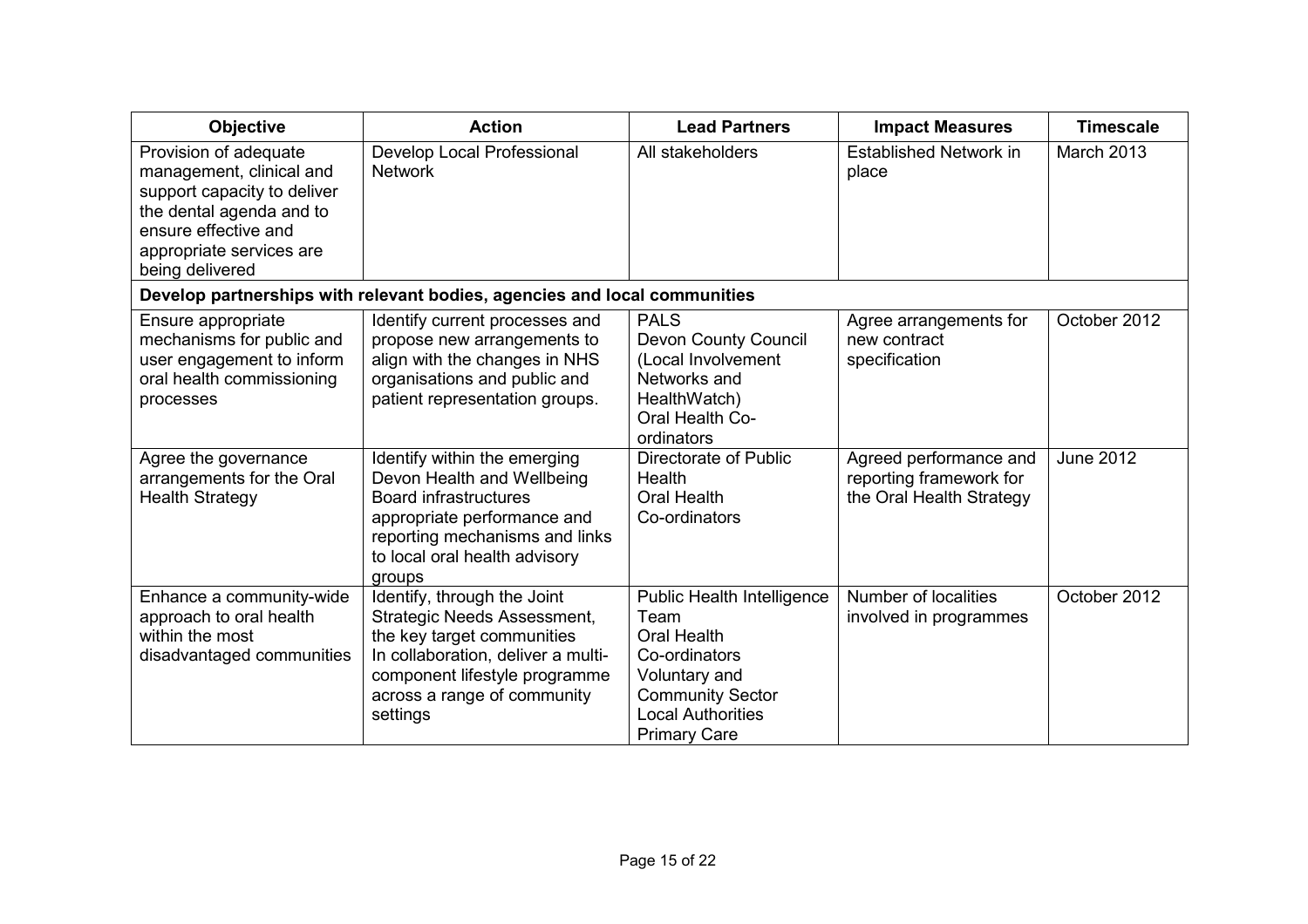### 8. Governance and Resources

- 8.1 Accountability for the Oral Health Strategy is currently held by the Director of Public Health in each of the local authority areas.
- 8.2 It is anticipated, with the changes to NHS commissioning arrangements in 2012 and the establishment of full Health and Wellbeing Boards by April 2013, that the overview of any commissioning plans and performance against the priorities set out will be held by the relevant local authority Health and Wellbeing Board.
- 8.3 Commissioning plans will specify the amount of resources allocated to each activity and when new or revised service plans are required appropriate business cases will be produced.

### 9. Summary

- 9.1 This new Oral Health Strategy presents a robust set of evidence-based recommendations to inform local commissioning processes as they evolve in response the changes to the NHS.
- 9.2 All partners will need to recognise the contribution they can make to improving oral health and work through effective partnerships to ensure local people receive an efficient and co-ordinated service.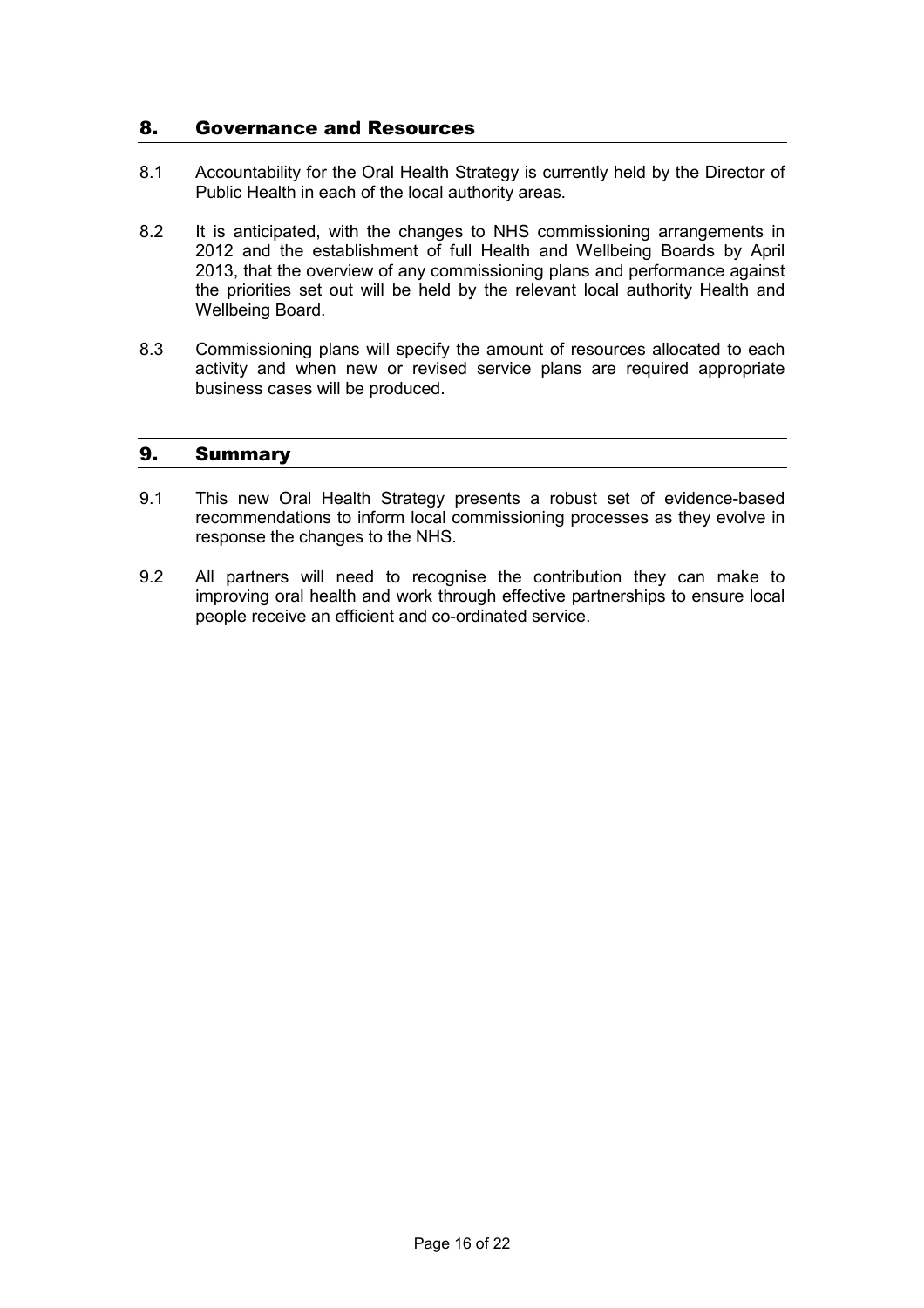# 10. Acknowledgements

10.1 This strategy has been produced by the following task group:

| Prof Gill Jones<br>(Chair) | Director of Community<br><b>Based Dentistry</b>        | Peninsula Dental School                       |
|----------------------------|--------------------------------------------------------|-----------------------------------------------|
| Roger Anderson             | <b>Dental Lead</b>                                     | <b>Torbay Care Trust</b>                      |
| <b>Brian Bird</b>          | Representative                                         | Local Involvement<br>Network (LINk), Devon    |
| Dr Colin Flanagan          | Lead in Oral Health<br>Promotion                       | Northern Devon<br><b>Healthcare NHS Trust</b> |
| Doug Haines                | <b>Public Health</b><br>Epidemiologist                 | <b>Torbay Care Trust</b>                      |
| <b>Andrew Harris</b>       | Dentistry Lead - Primary<br>Care                       | <b>NHS Devon</b>                              |
| <b>Fran Marriott</b>       | Oral Health Co-ordinator                               | Torbay (& Southern<br>Devon) Care Trust       |
| Julia Page                 | Head of Health<br>Improvement (Northern)               | <b>NHS Devon</b>                              |
| Sue Smith                  | General Manager-<br><b>Salaried Dental Service</b>     | Northern Devon<br><b>Healthcare NHS</b>       |
| <b>Val Smith</b>           | Integrated Children's<br><b>Services</b>               | <b>Devon County Council</b>                   |
| <b>Gill Smithurst</b>      | <b>Primary Care Support</b><br>Manager                 | <b>Torbay Care Trust</b>                      |
| <b>lan Tearle</b>          | Head of Health Policy                                  | <b>NHS Devon</b>                              |
| Dr Rob Witton              | Specialist Registrar in<br><b>Dental Public Health</b> | Peninsula Dental School                       |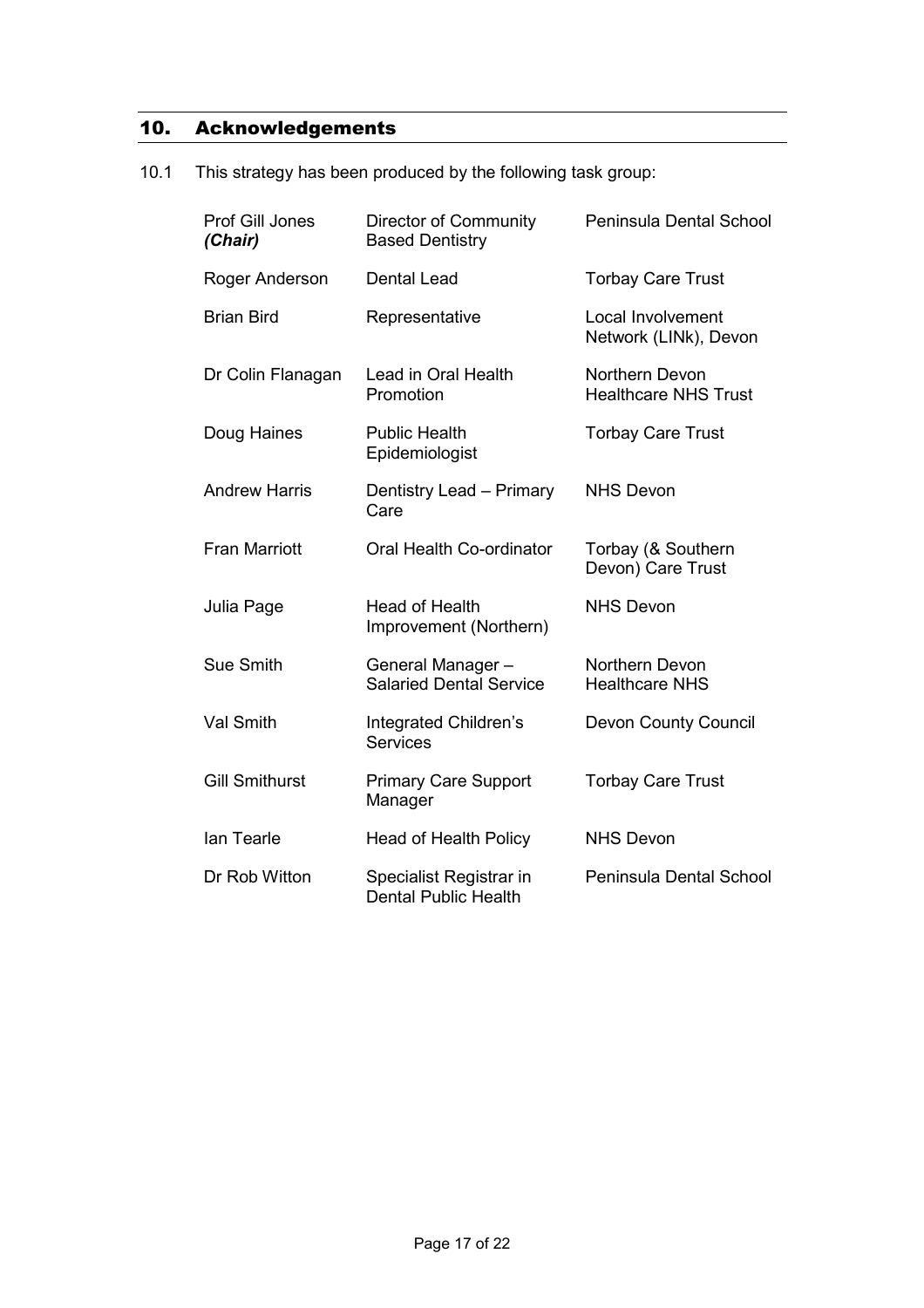### 11. References

Department of Health (2005) *Choosing Better Oral Health: an Oral Health Plan for England.* London: Department of Health

Department of Health (2008) *Darzi Report: High Quality Care for All – NHS Next Stage Review, Final Report*. London: Department of Health

Department of Health (2009) *Delivering Better Oral Health*. London: Department of Health

Department of Health (2010a) *Equity and Excellence: Liberating the NHS*. London: Department of Health

Department of Health (2010b) *Healthy Lives, Healthy People: our strategy for public health in England.* London: Department of Health

Department of Health (2010c) *Healthy Lives, Healthy People: Transparency in Outcomes (Proposals for a Public health Outcomes Framework, consultation document).* London: Department of Health

Department of Health (2011) *Health and Social Care Bill.* London: Department of **Health** 

Marmot, M. (2010) *'Fair Society, Healthy Lives', the final report of the Strategic Review of Health Inequalities post 2010.* London: University College London

World Health Organisation (WHO) (2005) Strategies and approaches in oral disease prevention and health promotion. *Bulletin of the World Health Organisation* September 2005, 83 (9).

#### **Websites**

Joint Strategic Needs Assessment:

Devon – www.devonhealthandwellbeing.org.uk

Torbay – www.torbay.gov.uk

Plymouth – www.plymouth.gov.uk (Health, social care and wellbeing strategy)

Department of Health - www.dh.gov.uk

World Health Organisation – www.who.int

Strategic Review of Health Inequalities 2010, Marmot review – www.marmotreview.org

National Child Dental Health Surveys – www.nwph.net

National Adult Dental Health Survey 2009 – www.ic.nhs.uk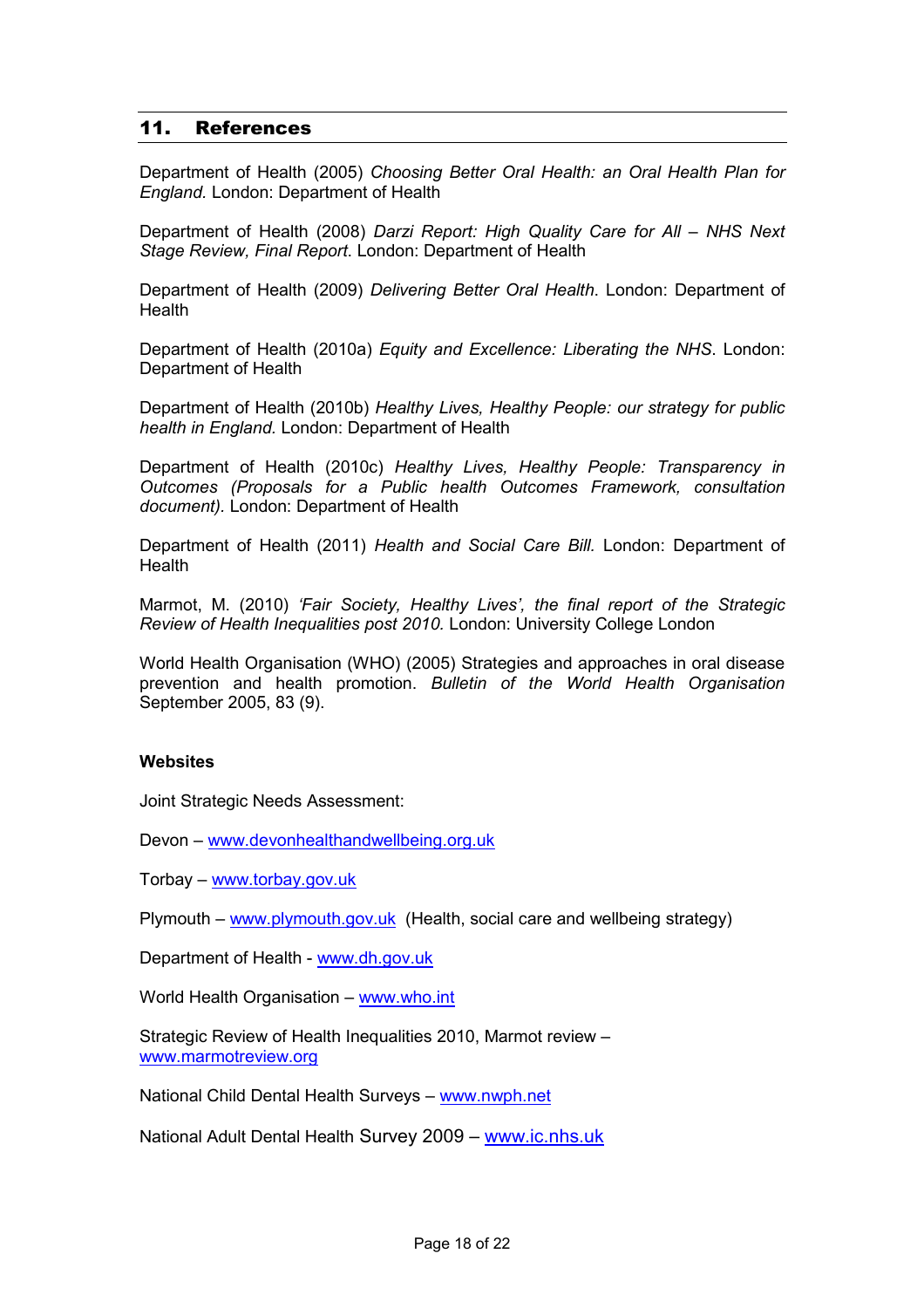# Public Health Outcomes

- 1.1 The recently published document 'Improving outcomes and supporting transparency' (Department of Health 2012) provides the outcomes framework for achieving positive health outcomes for the population and reducing inequalities in health across the life course.
- 1.2 The outcomes framework has four domains:
	- improving the wider determinants of health
	- health improvement
	- health protection
	- healthcare public health and preventing premature mortality
- 1.3 The main indicator which is relevant to the Oral Health Strategy is tooth decay in children aged five:

**'Rate of tooth decay in children aged five years (based on the mean number of teeth per child sampled which were either actively decayed or had been filled or extracted – dmft)'.** 

- 1.4 The rationale for this indicator is to encourage local areas to focus on and prioritise oral health and oral health improvement initiatives (which can be effective in preventing tooth decay).
- 1.5 The other indicator is cancer diagnosed at stage 1 or 2:

#### **'Patients with cancer diagnosed at stage 1 and 2 as a proportion of cancers diagnosed'.**

1.6 The rationale highlights that the stage of cancer diagnosis is an excellent proxy for changes in cancer survival rates – there is a direct link between stage at diagnosis and survival outcome. Catching cancer earlier makes it easier to treat and reduces the level and nature of long-term effects of treatment.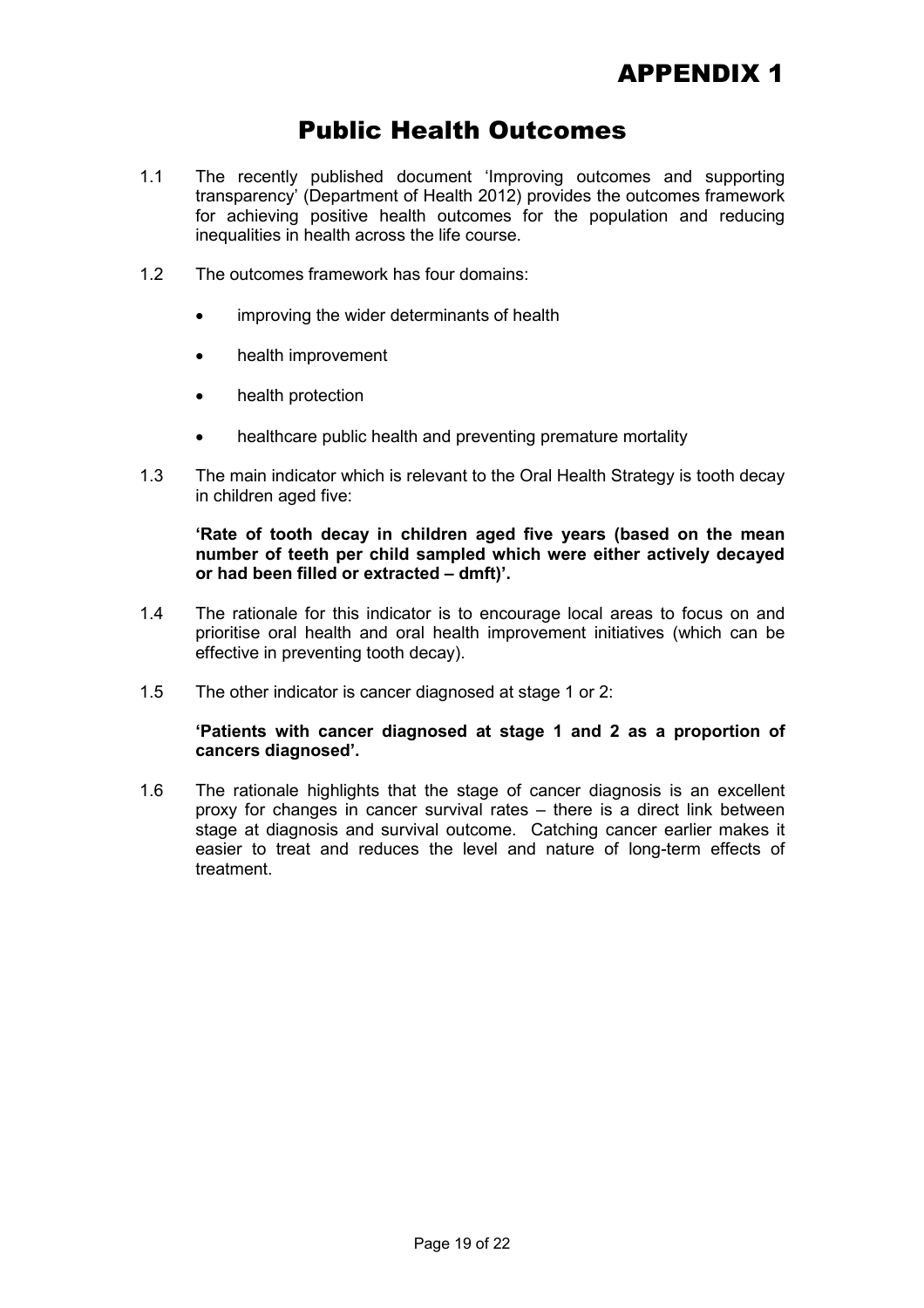# Dental Service Provision

NHS dental services are delivered in primary care by independent contractors operating from a network of local dental practices; by salaried dentists directly employed by the NHS and by consultant-led teams working in hospital settings within secondary care.

### **Devon services**

| Provider                                                                                                                             | Number of<br>providers | Number of<br>locations | Services provided                                                                                                                                                          |
|--------------------------------------------------------------------------------------------------------------------------------------|------------------------|------------------------|----------------------------------------------------------------------------------------------------------------------------------------------------------------------------|
| <b>Primary Care</b><br>provider                                                                                                      | 136                    | 103                    | General dental services plus specialist<br>services including orthodontics,<br>domiciliary, sedation, minor oral<br>surgery, oral health promotion, dental<br>out of hours |
| <b>Salaried Service</b><br>providers                                                                                                 | 3                      | 12                     | Specialist dental services, dental<br>services for patients with special<br>needs, dental access centres for<br>urgent care                                                |
| <b>Secondary Care</b><br>providers (does<br>not include access<br>to out of area<br>providers, eg<br>Bristol, Taunton<br>and London) | 4                      | 4                      | Specialist services including<br>orthodontics, oral surgery and maxillo-<br>facial surgery, restorative dentistry                                                          |

# **Torbay services**

| Provider                                                                                                                              | Number of<br>providers | Number of<br>locations | Services provided                                                                                                                                                                                                                                                                                                                                          |
|---------------------------------------------------------------------------------------------------------------------------------------|------------------------|------------------------|------------------------------------------------------------------------------------------------------------------------------------------------------------------------------------------------------------------------------------------------------------------------------------------------------------------------------------------------------------|
| <b>Primary Care</b><br>provider                                                                                                       | 21                     | 22                     | General dental services plus specialist<br>services including orthodontics and<br>domiciliary services                                                                                                                                                                                                                                                     |
| <b>Salaried Service</b><br>providers                                                                                                  | 1                      | $3$ (in<br>Torbay)     | Specialist dental services, dental<br>services for patients with special<br>needs. Is a hub for co-ordinating<br>urgent care for people not regular<br>patients of practices, providing the<br>service and forwarding patent through<br>the spokes of GDP practices<br>contracted to provide that service.<br>Not classified as a dental access<br>centre. |
| <b>Secondary Care</b><br>providers (does<br>not include access<br>to out of area<br>providers, eg,<br>Bristol, Taunton<br>and London) | 1                      |                        | Specialist services including<br>orthodontics, oral and maxillo-facial<br>surgery, restorative dentistry                                                                                                                                                                                                                                                   |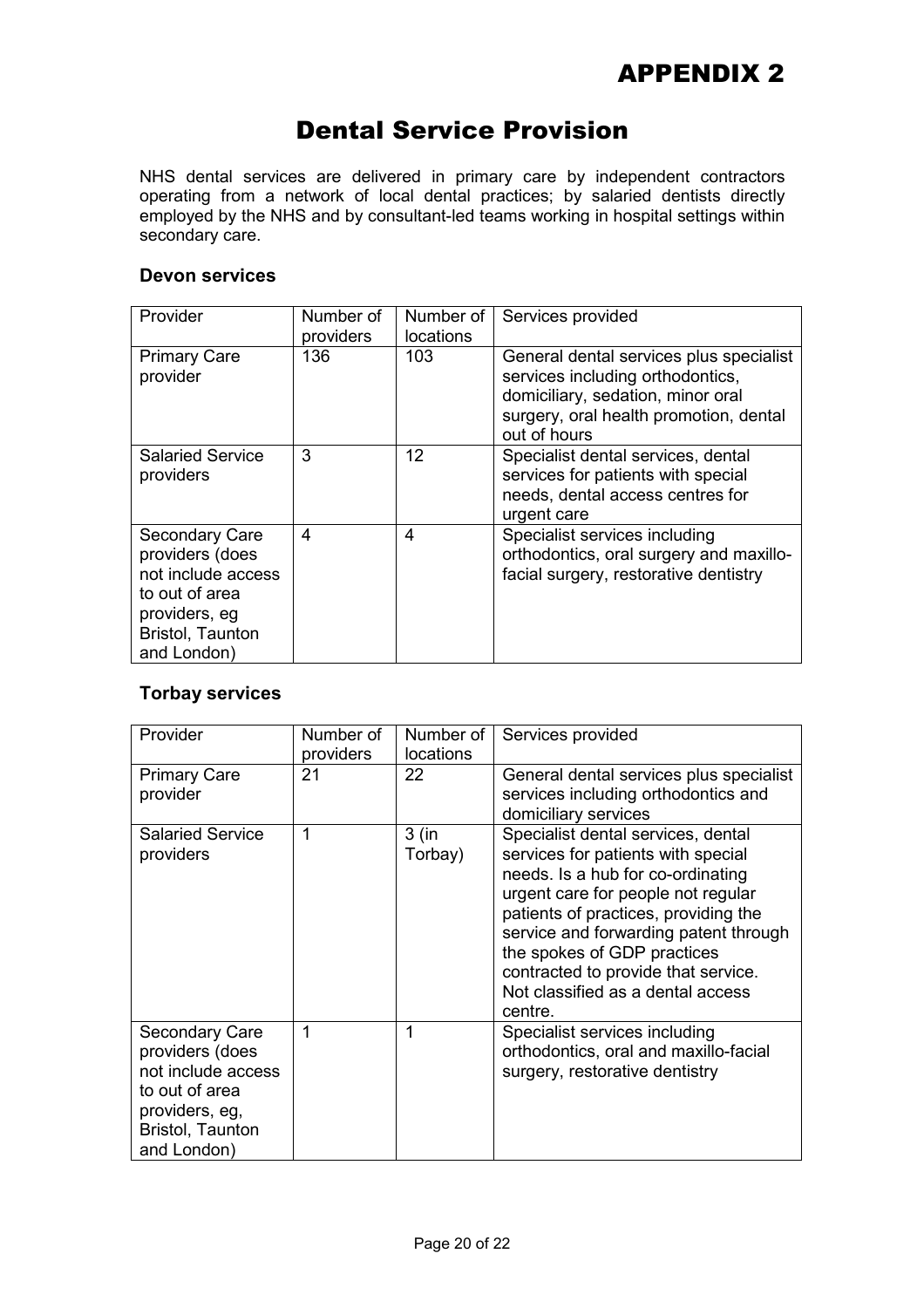# Oral Health Promotion

- 1.1 A range of oral health promotion activities are undertaken across both Devon and Torbay areas. These activities are co-ordinated through the Oral Health Co-ordinator who is a member of the commissioned Salaried Dental Services covering Torbay and Devon.
- 1.2 The evidence-based toolkit for prevention 'Delivering Better Oral Health' provides the guidance for these programmes of activity and enables work to span both General Dental Practice and Salaried Service providers at local level.
- 1.3 The programmes of activity are developed to support a life course approach with targeted programmes of intervention, particularly working with families and children and people and communities who are more vulnerable and have a greater level of need.